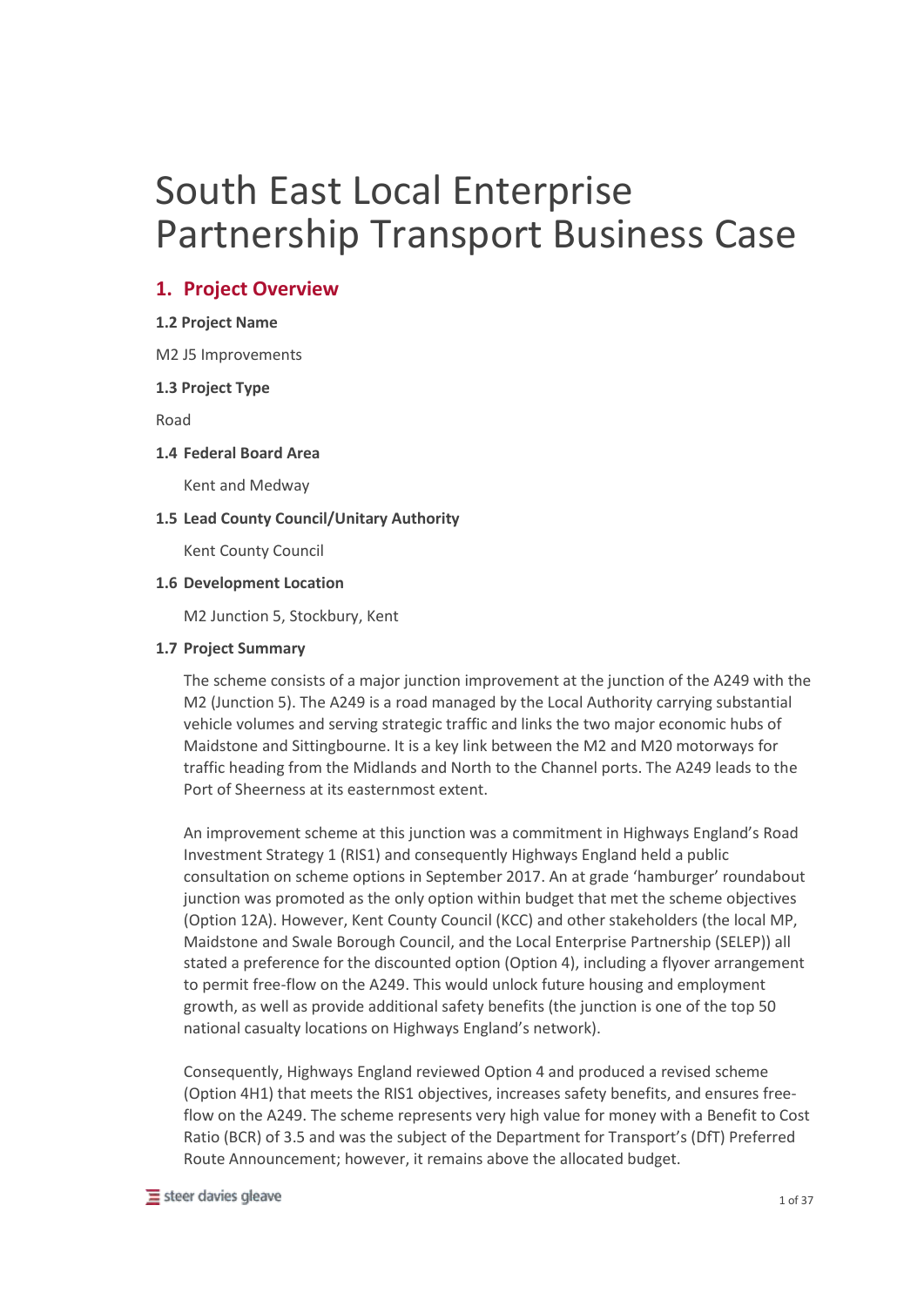The estimated total scheme cost is £94.5m and there remains a funding gap of £20m of which £17.5m has been sought from the National Roads Fund in a bid made earlier this year to the DfT for initial Major Road Network (MRN) scheme funding. The outcome of this funding bid to the DfT is expected in 2020/2021. SELEP would be demonstrating its commitment to supporting Option 4H1, by providing £1.6m of funding as a contribution to the funding gap and thus complete the funding package to enable the delivery of this junction upgrade.

# **1.8 Delivery Partners**

| Partner            | Nature of involvement (financial, operational<br>etc.)             |
|--------------------|--------------------------------------------------------------------|
| Highways England   | Financial, project management and constructing<br>the improvements |
| <b>SFIFP</b>       | Financial                                                          |
| Local contribution | Financial                                                          |
|                    |                                                                    |

#### **1.9 Promoting body**

Kent County Council alongside Highways England

# **1.10 Senior Responsible Owner (SRO)**



# **1.11 Total project value and funding sources**

| <b>Funding source</b>                                                               | Amount (£) | Constraints, dependencies or risks                                       |
|-------------------------------------------------------------------------------------|------------|--------------------------------------------------------------------------|
| LGF3B                                                                               | £1.6m      |                                                                          |
| Local contribution                                                                  | f0.9m      |                                                                          |
| <b>National Roads Fund</b><br>(bid to DfT for early<br>entry into MRN<br>programme) | f17.5m     | A bid has been submitted to the DfT $-$<br>awaiting decision on funding. |
| RIS <sub>1</sub>                                                                    | £74.5m     |                                                                          |
| Total project value                                                                 | £94.5m     |                                                                          |

# **1.12 SELEP funding request, including type (LGF, GPF etc.)**

£1.6m of LGF is sought from SELEP to overcome the funding gap.

The provision by public authorities of 'general' infrastructure, such as the building of roads that are open to the public and which are not to be commercially exploited, has been held by the EU Commission not to constitute State Aid.

In this regard the infrastructure is provided for general use as opposed to a dedicated purpose, benefiting no specific user and not favouring one undertaking in competition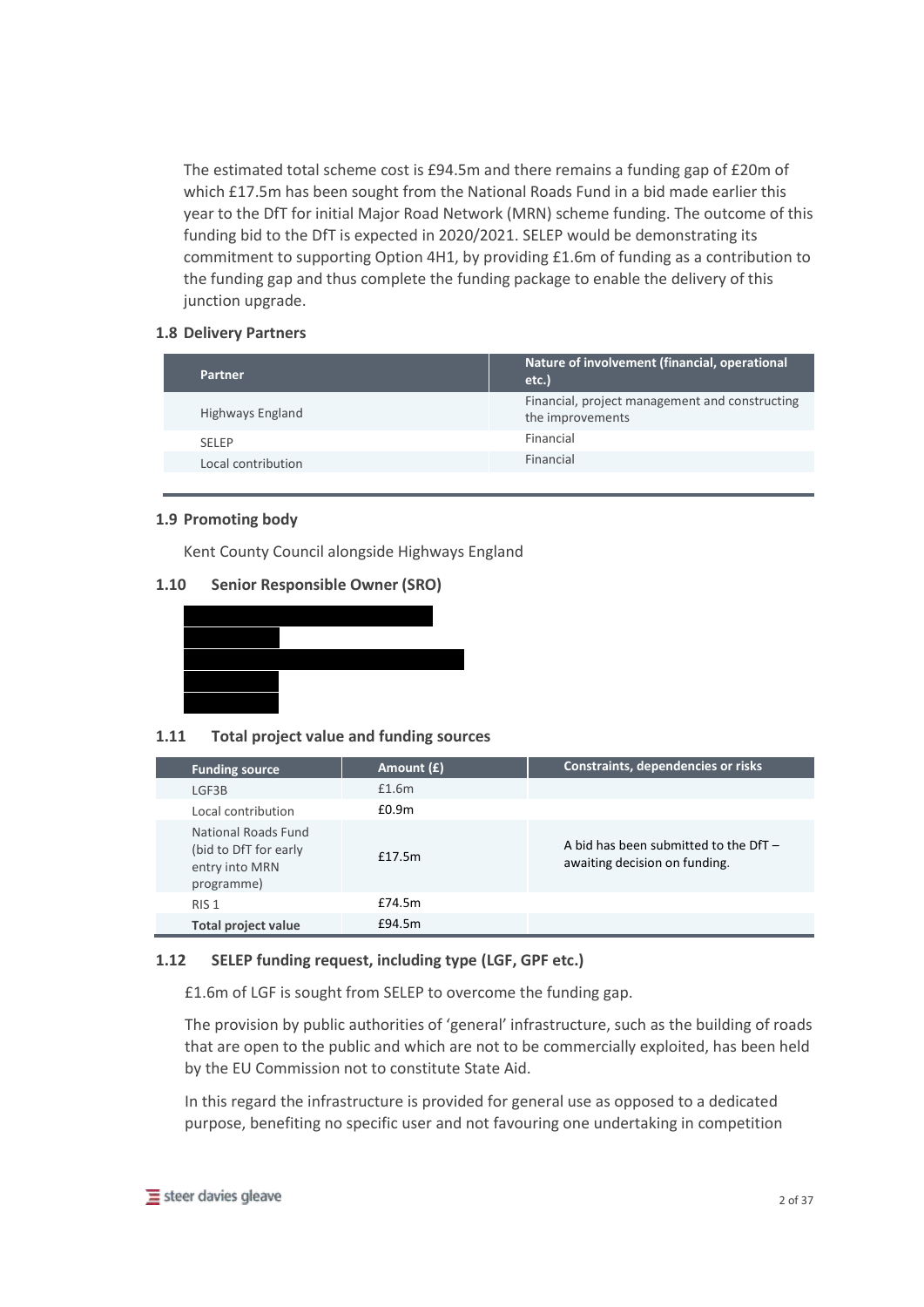with other undertakings, consequently there is no selectivity and the project will not constitute State Aid.

# **1.13 Exemptions**

N/A – Although the full scheme is being promoted by Highways England who are currently developing a Business case which may be submitted at a later stage. There is a possibility that the review of this business case may require a value for money exemption in line with the SELEP Assurance framework (2017).

#### **1.14 Start date**

The scheduled construction start date is January 2021 and the completion date is January 2023.

|                                                             | Project development stages completed to date                                                                                                           |                                                 |                  |  |
|-------------------------------------------------------------|--------------------------------------------------------------------------------------------------------------------------------------------------------|-------------------------------------------------|------------------|--|
| Task                                                        | Description                                                                                                                                            | Outputs achieved                                | Timescale        |  |
| Initial public<br>consultation<br>launched and<br>completed | <b>Highways England</b><br>publicly consulted on<br>options for<br>improvements to the<br>M2 J5 and promoted<br>Option 12A                             | Non-statutory<br>public<br>consultation         | October 2017     |  |
| Preferred Route<br>Announcement                             | Due to a strong<br>objection to option<br>12A in the public<br>consultation,<br><b>Highways England</b><br>announced the new<br>alternative option 4H1 | <b>Preferred Route</b><br>Announcement<br>(PRA) | May 2018         |  |
| Consultation on<br><b>Statutory Orders</b>                  | A public consultation<br>was held on Side-<br>Roads Orders,<br><b>Compulsory Purchase</b><br>Orders and<br><b>Environmental Orders</b>                 | <b>TBC</b>                                      | <b>July 2019</b> |  |
|                                                             | Project development stages to be completed                                                                                                             |                                                 |                  |  |
| Task                                                        | Description                                                                                                                                            |                                                 | Timescale        |  |
| Start of<br>construction                                    |                                                                                                                                                        |                                                 | Jan 2021         |  |
| Completion date                                             |                                                                                                                                                        |                                                 | Jan 2023         |  |
|                                                             |                                                                                                                                                        |                                                 |                  |  |

# **1.15 Project development stage**

#### **1.16 Proposed completion of outputs**

See above in Table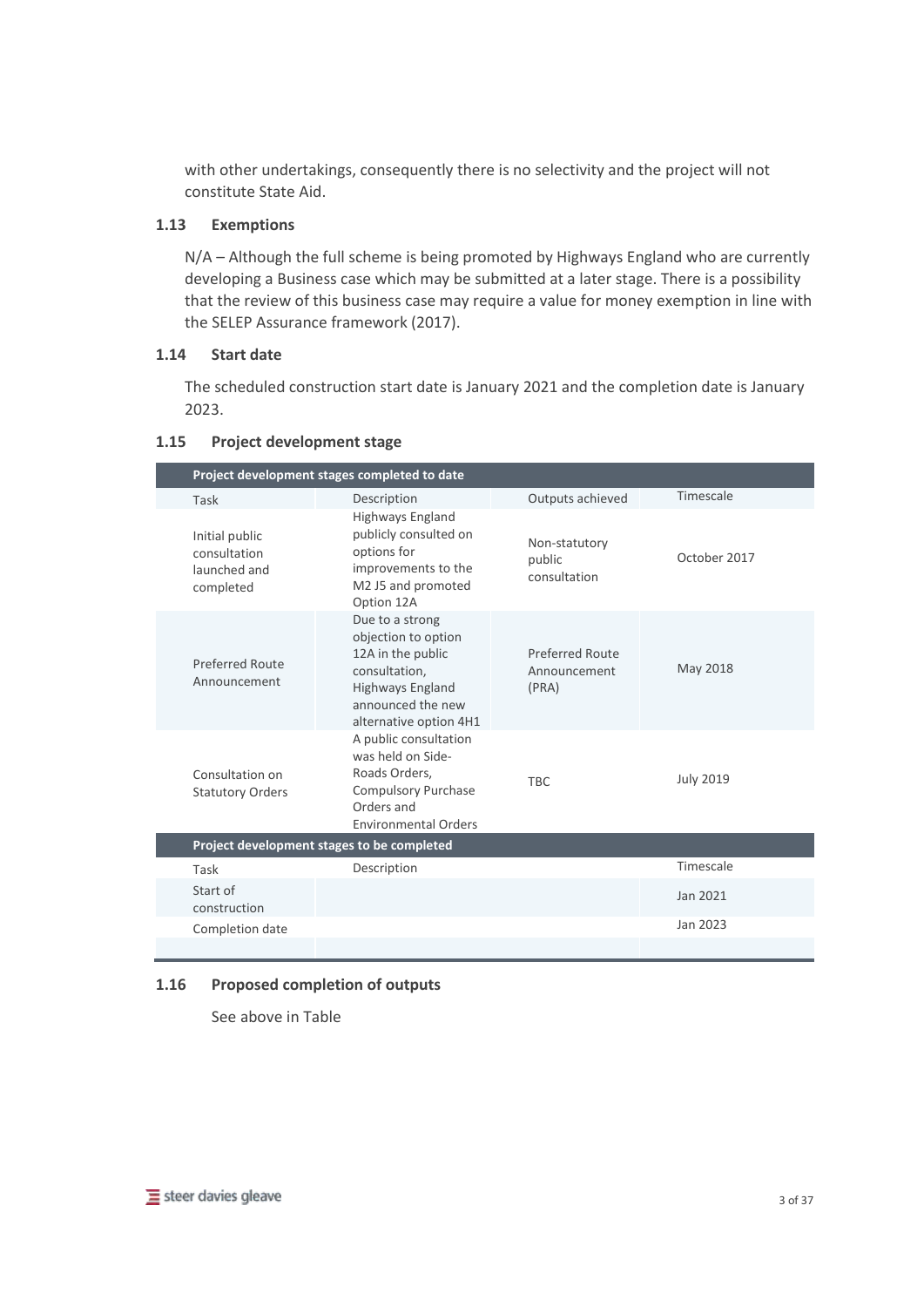# **2 Strategic Case**

# **2.1 Scope / Scheme Description**

The scheme consists of a major junction improvement at the junction of the A249 with the M2 (junction 5). The image below shows the existing junction layout. The A249 is on the Department for Transport's (DfT) indicative Major Road Network (MRN), as a road managed by the Local Authority carrying substantial vehicle volumes and serving strategic traffic. It is a key link between the two motorways (M20 and M2) for traffic heading from the midlands and north to the channel ports, and the A249 leads to the Port of Sheerness at its easternmost extent (which is part of the Strategic Road Network or SRN). Furthermore, the A249 links the two major economic hubs of Maidstone and Sittingbourne.

**Existing junction layout**



**Source: M2 J5 Expression of Interest**

There is a significant level of traffic flow at this junction, which is expected to rise with the opening of the new Lower Thames Crossing and forecast growths of 5% per year at the ports. High levels of housing and employment growth planned for the areas adjacent to the junction are also going to exacerbate congestion at the junction, meaning Kent County Council (KCC) must appropriately accommodate for this growth.

An at grade 'hamburger' roundabout junction was promoted at public consultation as the only option within budget that met the scheme objectives (Option 12A). However, KCC and other stakeholders (the local MP, Local Planning Authorities, and the Local Enterprise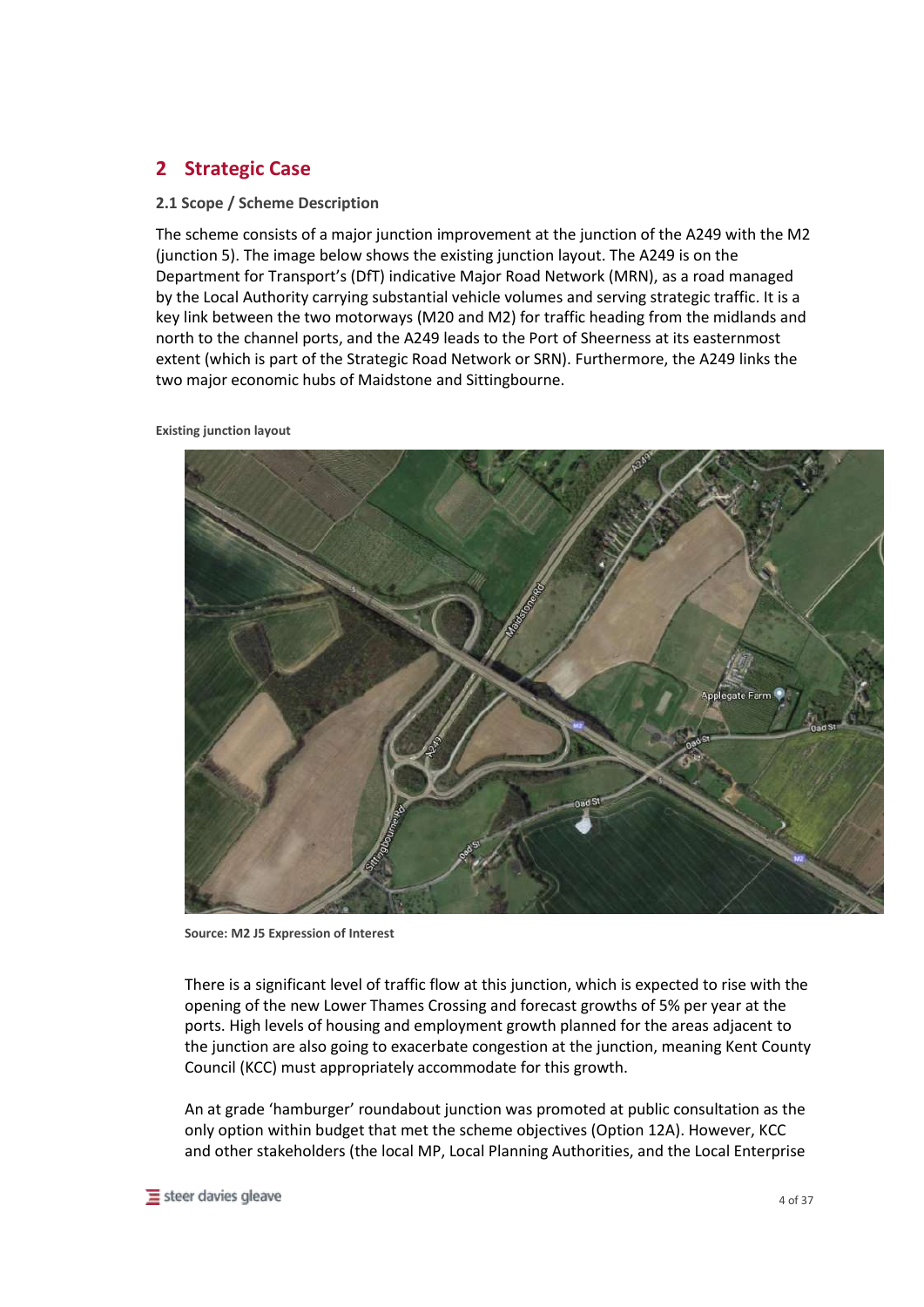Partnership) all stated a preference for a discounted option (Option 4), including a flyover arrangement to permit free-flow on the A249. This would unlock future housing and employment growth, as well as provide additional safety benefits (the junction is one of the top 50 national casualty locations on Highways England's network).

Consequently, Highways England reviewed Option 4 and produced a revised scheme (Option 4H1) (see Figure below) that meets the Road Investment Strategy 1 (RIS1) objectives, increases safety benefits, and ensures free-flow on the A249.

The estimated total scheme cost is £94.5m and there remains a funding gap of £20m of which £17.5m has been sought from the National Roads Fund in a bid made earlier this year to the DfT for initial MRN scheme funding. The outcome of this funding bid to the DfT is expected in 2020/2021. SELEP would be demonstrating its commitment to supporting Option 4H1, by providing £1.6m of funding as a contribution to the funding gap and thus complete the funding package to enable the delivery of this junction upgrade.



**Details of the major junction improvement scheme at M2 Junction 5 (new preferred Option 4H1)**

#### **2.1 Location Description**

M2 Junction 5 is approximately 58 kilometres from the centre of London, with the built-up area of Sittingbourne approximately 5 kilometres north west of the junction. The area is largely open countryside, with areas of woodland close to the motorway slip roads. The open countryside areas are given over to grassland and arable farmland. There is a line of properties located to the north of the M2 (Danaway), adjacent to the A249 boundary. There are also several isolated properties to the south of the M2 Junction 5 / A249 Stockbury Roundabout, around the Oad Street junction.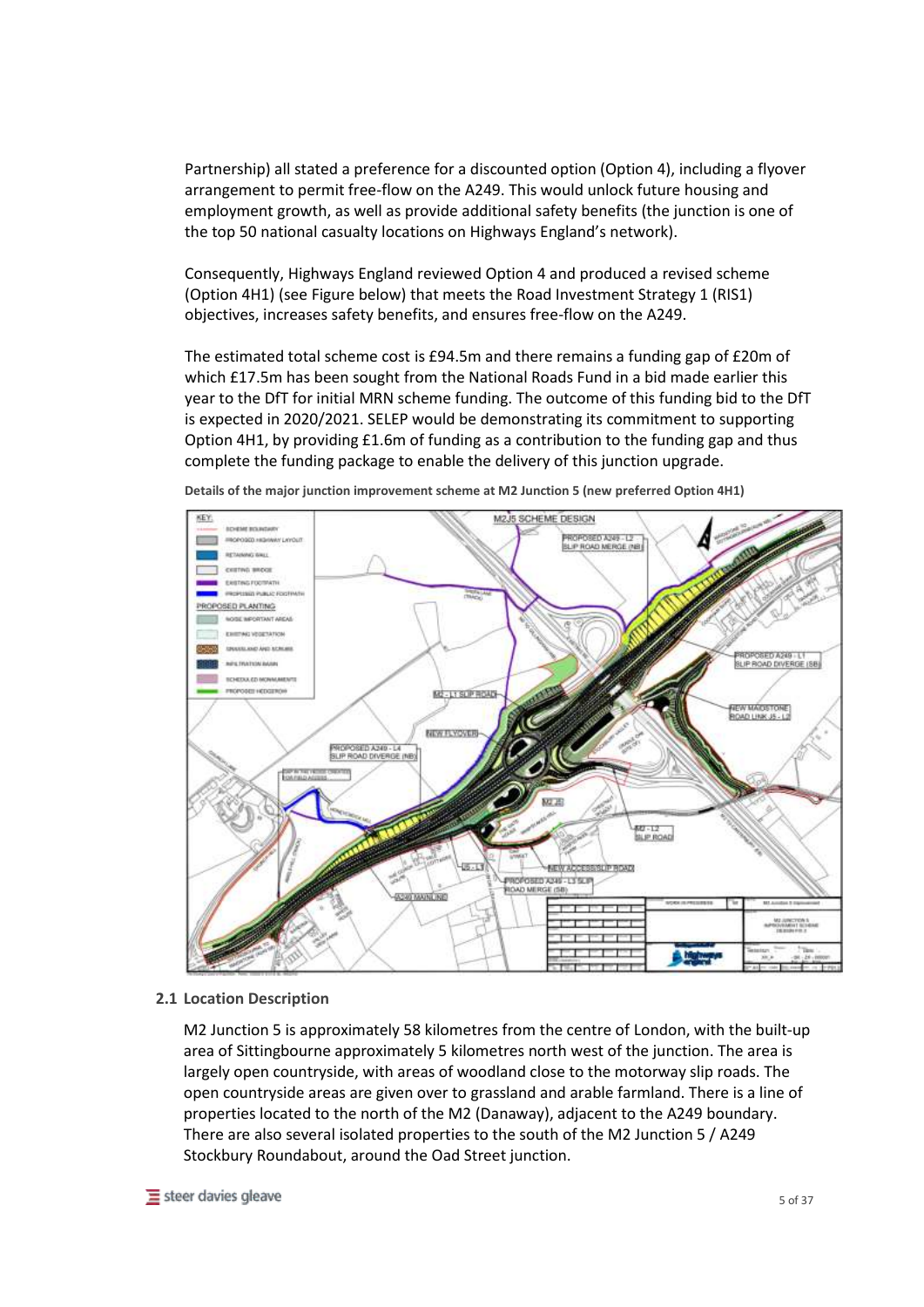**M2 Junction 5 location**



**Source: M2 J5 Business Case**

The A249 intersects the M2 at Junction 5 and forms part of the strategically important corridor linking Dover with London. The M2 Junction 5 / A249 Stockbury Roundabout has been identified to have capacity and network performance issues, in terms of both M2 east-west movements on and off the M2 mainline and A249 north-south Sittingbourne / Maidstone movements.

The M2 Junction 5 / A249 Stockbury Roundabout is the main access point for people travelling northeast to Sittingbourne, the Isle of Sheppey and the Port of Sheerness and southwest to Maidstone and surrounding villages. The junction serves a population of at least 142,400 (Swale Borough) and 164,500 (Maidstone Borough) and a large number of businesses in Kent and Medway, including many in the freight and logistics sector.

The A249 is a strategically important link between the M2 and M20 corridors used to reroute traffic when there is disruption on one corridor, be it a road accident, planned road closures or Operation Stack. The A249 and M2 J5 is the route that freight traffic bound for the Port of Dover will be directed to use to transfer from the M20 to the M2 (and then along the A299) if Manston Airport is used as part of Operation Stack. Use of 'Manston Stack' is part of the current traffic management plan when there is disruption at the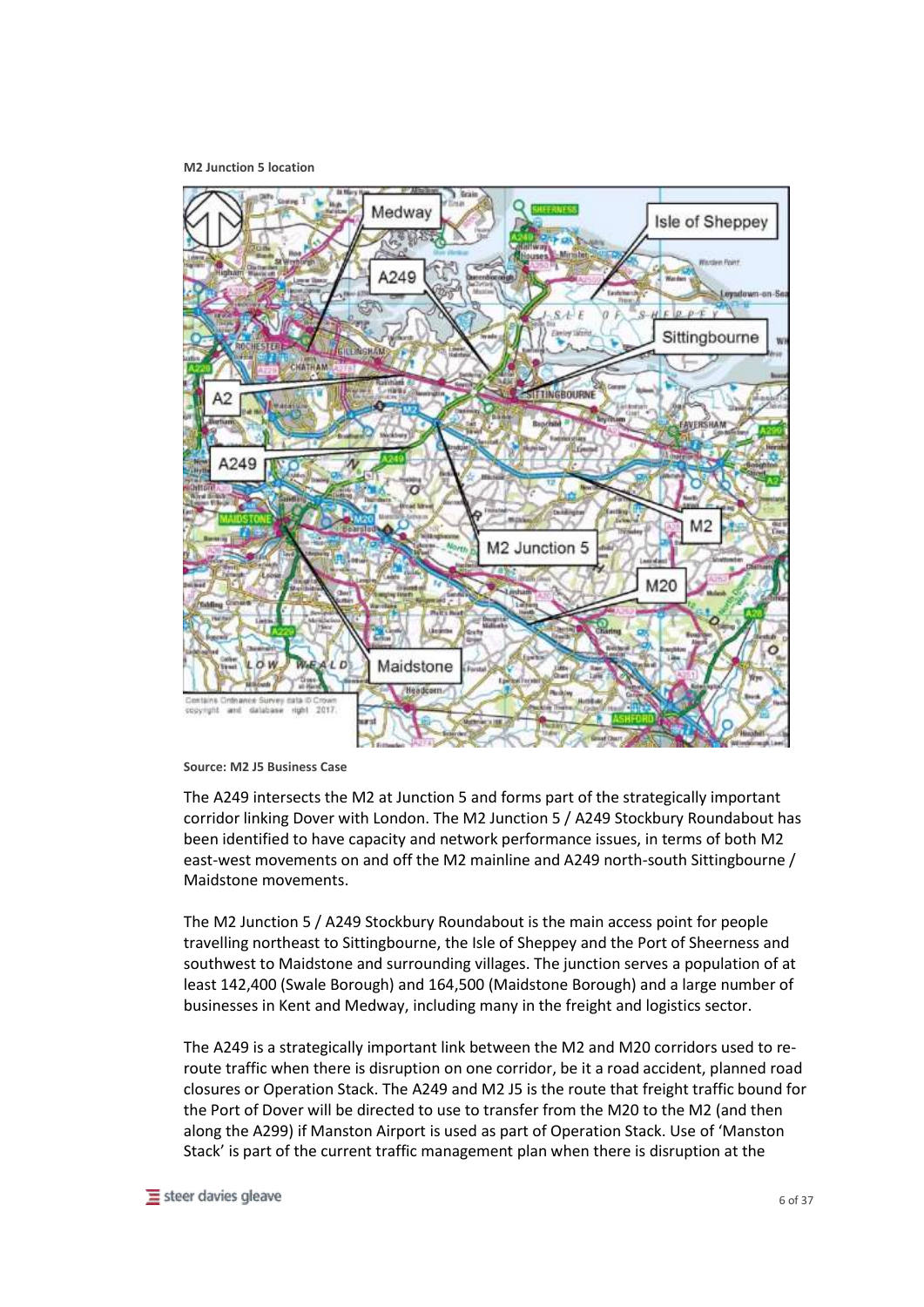Channel ports and is also part of the Brexit contingency plans if there is disruption due to a No-Deal Brexit scenario. Use of the A249 and M2 J5 for this purpose will put further pressure on this junction.

The demand for use of the A249 and this junction will increase further once the Lower Thames Crossing is opened. Traffic using the new Lower Thames crossing will likely divert via the A249 or A229 when travelling between the Eurotunnel and the North and Midlands.

#### **2.2 Policy Context**

National: Improvements to M2 Junction 5 are in The DfT's and Highways England's Road Investment Strategy (RIS 1) 2015-2020 and the scheme is partly funded.

Regional: The Shadow Sub-National Transport Body (STB) Transport for the South East (TfSE) support the scheme as the Shadow Board endorsed the bid for the gap funding to the DfT for early entry into the Major Road Network (MRN) programme through the National Roads Fund.

Regional: SELEP's Strategic Economic Plan (May 2014) lists M2 Junction 5 as a priority scheme to enable growth.

Local: Improvements to this junction are a strategic priority in Kent County Council's (KCC) Local Transport Plan 4: Delivering Growth without Gridlock (2016-31).

Local: The Kent and Medway Growth and Infrastructure Framework (GIF) forecasts that between 2011 and 2031 the authorities of Swale, Maidstone, Medway and Canterbury will collectively deliver an increase of 65,800 homes and 59,000 jobs. Improvements to this junction are essential to enable delivery of this growth.

Local: Swale Borough Council's Local Plan. Funding has been sought through the Housing and Infrastructure (HIF) Forward Fund for the two other key junctions on the A249 (SRN section, north of M2 Junction 5). This will enable the delivery of new homes and jobs in the recently adopted Swale Local Plan. However, this could in turn cause further congestion at the A249 junction with the M2 (Junction 5), therefore this scheme is needed to deliver Swale Borough Council's Local Plan.

# **2.3 Need for Intervention**

The M2 Junction 5 / A249 Stockbury Roundabout cannot currently cope with existing traffic flows. In the peak periods, there are high levels of congestion and delay on the A249 southbound (towards Maidstone), northbound (towards Sittingbourne) and on the approaches to the junction and on the exit slip road from the M2 westbound (towards Stockbury Roundabout). The revised scheme will reduce delays and relieve congestion, meaning people will have quicker and more reliable journeys.

Congestion is expected to worsen in the future due to planned development and population growth. The Kent and Medway Growth and Infrastructure Framework (GIF) forecasts that between 2011 and 2031 the combined Districts of Swale, Maidstone, Medway and Canterbury will collectively deliver an increase of 65,800 homes and 59,000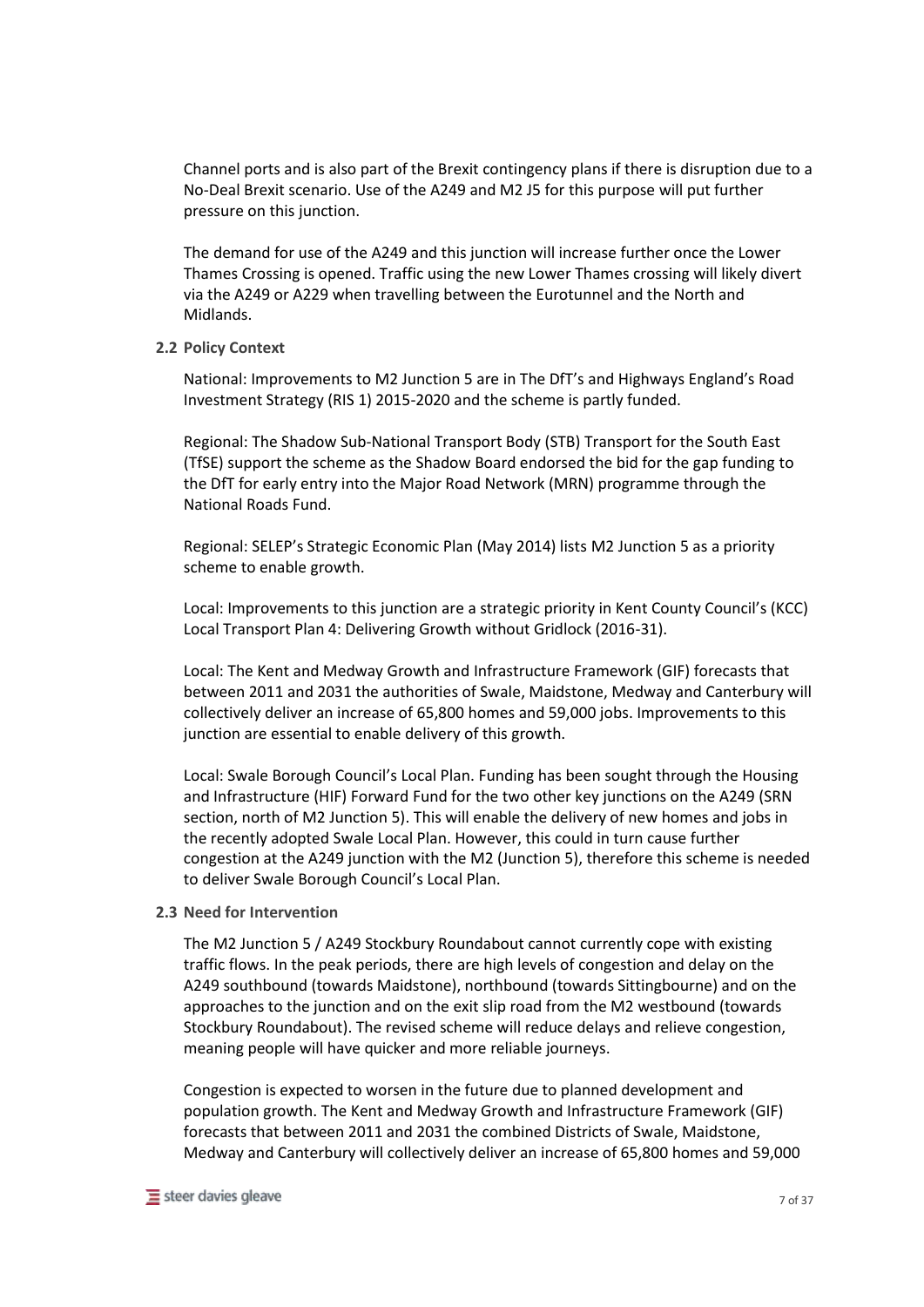jobs over the 20-year period. This scheme will therefore support housing growth improve access to employment sites by allowing Swale's Local Plan to be delivered.

This junction is one of the top 50 national casualty locations on England's major A roads and motorways. There were 111 personal injury accidents between January 2011 and December 2015 and nearly half occurred during morning and evening peak periods.

People currently use rural roads to avoid the congestion, putting undue pressure on local roads not suited to large volumes of traffic and increases safety risks. The junction of Oad Street and the A249 has a history of accidents as people use this route as a cut through and therefore the closure and relocation of the junction of Oad Street as part of this scheme will improve safety at the junction. With the current levels of congestion, traffic is diverting from the junction and using alternative rural routes, putting pressure on these local roads that are not suited to large volumes of traffic. Such local roads are more likely to be used by cyclists.

The volumes using the route will increase with the opening of the new Lower Thames Crossing in 2026 as the A249 will be used to route significant traffic volumes between the M2/A2 and M20/A20 corridors. Traffic from the Channel ports will likely route via either the A249 or A229 to the Lower Thames Crossing and onward to the Midlands and the North.

In addition, the Channel ports are forecasting significant growth of around 5% per annum, and as such, the need for resilience between theses corridors linking the Channel ports to the rest of the UK will be further increased. The A249 is also part of the Strategic Road Network linking the Port of Sheerness, which is also forecasting significant growth.

Finally, there are high levels of car use in the area and there are currently no significant plans to improve bus or rail services either between Sittingbourne/Sheppey and Maidstone or between the Medway towns and Sittingbourne/Sheppey.

#### **2.4 Sources of Funding**

The forecasted cost of the preferred Option 4H1 is £94.5m.

The majority of the funding for the M2 J5 improvements scheme is coming from Road Investment Strategy (RIS1) which allocated an original budget of between £50-£100m towards the scheme. The M2 J5 scheme has since been allocated £74.5m from this RIS1 budget.

A bid has been submitted to the National Roads Fund, which is a bid to DfT for early entry into the MRN programme. An amount of £17.5m has been submitted by the shadow subnational Transport Body (STB) Transport for the South East (TfSE). Whilst the funding is not yet secure, Highways England are currently progressing with scheme delivery under the assumption that confirmation of this funding will be provided. Should the MRN bid be unsuccessful Highways England will look at other ways the scheme can be made affordable.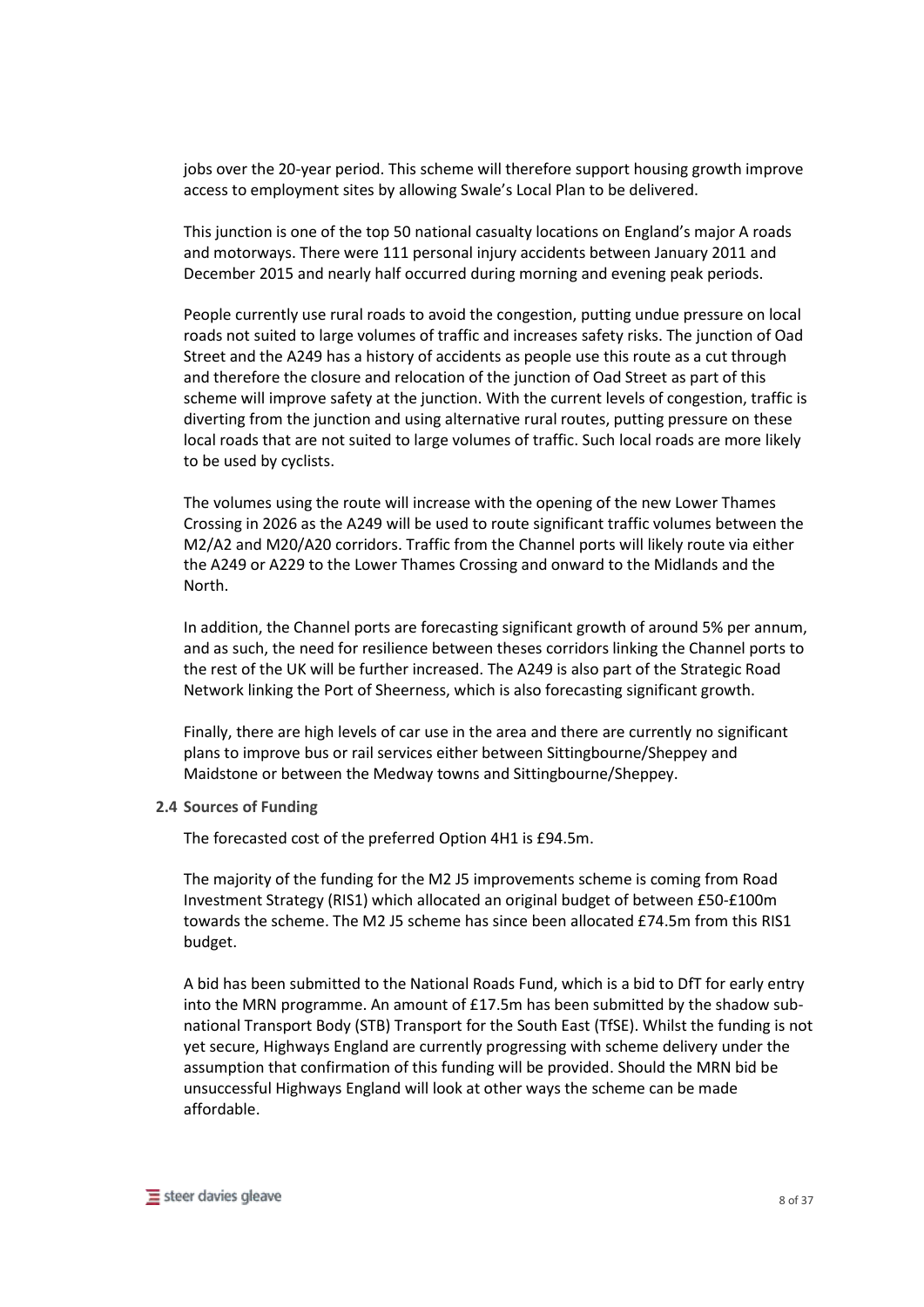There will be a local contribution of £2.5m including £1.6m of contributions from the Local Growth Fund 3b to overcome the funding shortfall.

KCC have explored the possibility of obtaining local developer contributions through S106 contributions from local housing sites coming forward. This however has not been successful as most of the housing in Swale's Local Plan is dependent on the Key Street and Grovehurst junctions off the A249 (SRN) being upgraded. Funding has been sought through the Housing and Infrastructure Fund (HIF) Forward Fund for these two key junctions on the A249. Developer contributions have therefore been prioritised to contribute to the upgrade of these junctions.

#### 2.5 Developer contributions to Junction 5

Through the planning process it has been clearly established that there is a need for large scale, strategic highway improvements to be provided in advance of delivering much of the planned housing. This has been confirmed by both KCC as the Local Highway Authority and Highways England and includes improvements to Junction 5, the Key Street and Grovehurst Junctions on the A249 and the A2500 on the Isle of Sheppey. However, through both Swale Borough Council's viability testing of the Local Plan and through developers own viability appraisals it is clear that for the developments with a dependency upon these junction improvements, it is not possible to fund the considerable cost of investment required at theses junctions.

The Councils Local Plan Viability testing (2015), submitted to the Local Plan enquiry, shows that of the four distinct value areas identified in the Borough, Sittingbourne and in particular the Isle of Sheppey show the most challenging viabilities for residential development. The viability assessment shows that in Sittingbourne and in Sheppey, when accounting for other necessary costs, there is no scope to secure contributions for Junction 5 of the M2. Where contributions are possible these will be required for other essential community benefits (e.g. education, social services etc.) with an element required to contribute to other highways improvements required by both KCC as the Local Highway Authority and by Highways England to support the performance and safety of the Strategic Road Network (A249). These include improvements at the Key Street and Grovehurst Junctions at Sittingbourne and to the A2500 on the Isle of Sheppey, which themselves have a combined cost of £38.1m.

Highways England are currently putting Grampian Conditions on planning applications impacting upon M2 J5 and are only allowing a proportion of development to come forward prior to the M2 J5 improvement scheme being delivered. This brings about major concerns regarding Swale BC's Local Plan delivery and limits the delivery of 2,271 dwellings being brought forward between 2019 and 2022.

#### **2.6 Impact of Non-Intervention (Do nothing)**

Without the intervention of the measures to improve the M2 Junction 5, congestion on the approaches to and through the junction, will continue and become exacerbated by future traffic growth. Growth Plans, as set out in the Local Economic Partnerships' Strategic Economic Plan, are likely to be inhibited by a lack of capacity at this junction.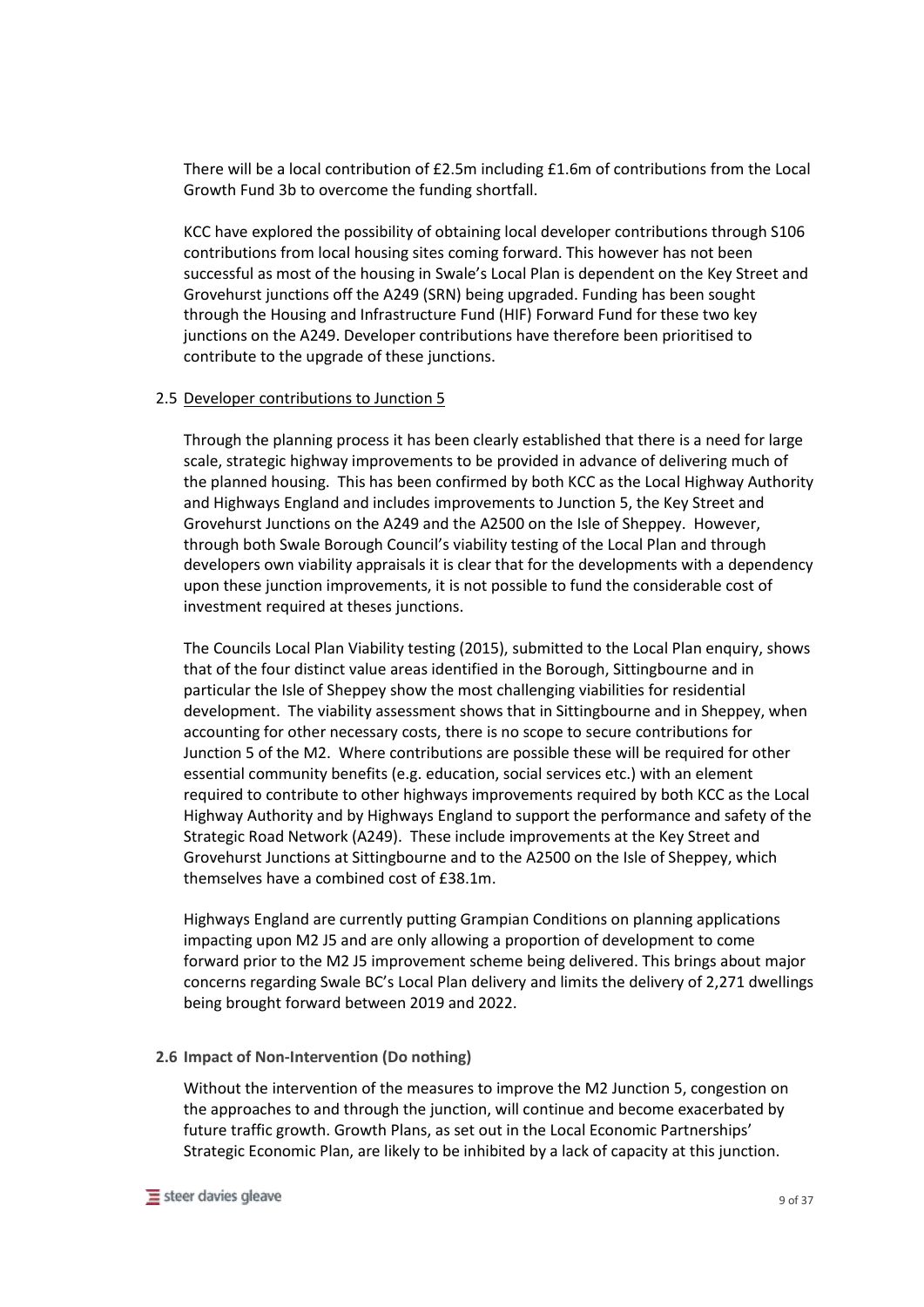Without intervention, the following issues would include:

During peak hours, queueing on all approaches of the junction would continue. This is both a safety and capacity concern.

Local commuters, residents and businesses would suffer with increasingly longer unreliable journey times.

The Strategic Network would fail to support the newly adopted Swale Local Plan, in which over 14,000 dwellings and 130,000m<sup>2</sup> for employment purposes are proposed. The traffic volumes using the route will also increase with the opening of the new Lower Thames Crossing in 2027, creating a new strategic route across the River Thames from the Port of Dover to the Midlands and the North.

Market conditions are still likely to change regardless of with or without any intervention, and so the scheme options should try to address forecasted market conditions to accommodate these as best as possible.

#### **2.7 Objectives of Intervention**

#### Project Objectives

Objective 1: Support housing growth and improve access to new or existing employment sites

Objective 2: Relieve congestion

Objective 3: Improve access to gateways (ports and airports)

Objective 4: Safe and serviceable network

Objective 5: More free-flowing network

Objective 6: Accessible and integrated network

Objective 7: Improved environment

Problems or opportunities the project is seeking to address

Problem / Opportunity 1: Future congestion worries Problem / Opportunity 2: Currently one of the top fifty national casualty locations on Highways England's major 'A' roads and motorway. Problem / Opportunity 3: Unreliable journey times Problem / Opportunity 4: Strategic Network not resilient enough

|             | Problems / opportunities identified in Need for Intervention section |                                   |                                  |                     |
|-------------|----------------------------------------------------------------------|-----------------------------------|----------------------------------|---------------------|
|             | Problem /<br><b>Opportunity 1</b>                                    | Problem /<br><b>Opportunity 2</b> | Problem /<br>Opportunity 3       | Problem/Opportunity |
| Objective 1 | 0                                                                    |                                   |                                  | $\checkmark$        |
| Objective 2 | $\checkmark$ $\checkmark$ $\checkmark$                               | $\checkmark$                      | $\checkmark\checkmark\checkmark$ | $\checkmark$        |
| Objective 3 | $\checkmark$                                                         |                                   | $\checkmark$                     | $\checkmark$        |
| Objective 4 | ✓                                                                    | $\checkmark\checkmark\checkmark$  |                                  | $\Omega$            |
| Objective 5 | $\checkmark\checkmark\checkmark$                                     |                                   | $\checkmark$                     |                     |

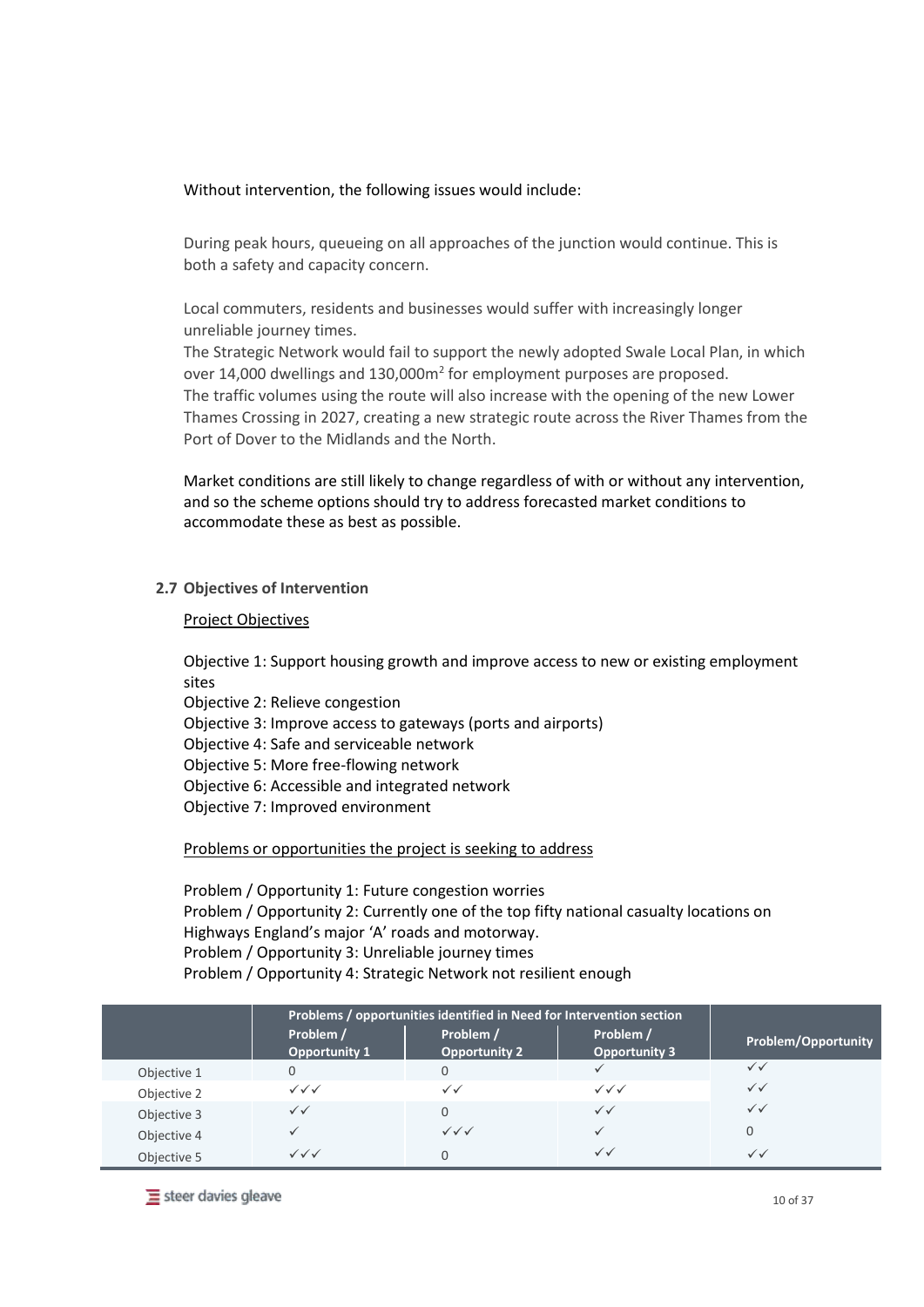|             | Problems / opportunities identified in Need for Intervention section |  |  |  |
|-------------|----------------------------------------------------------------------|--|--|--|
| Objective 6 |                                                                      |  |  |  |
| Objective 7 |                                                                      |  |  |  |

#### **2.8 Constraints**

The estimated total scheme cost is £94.5m, leaving a funding gap. £17.5m has been sought from the National Roads Fund for the initial MRN funding. The outcome of this funding bid made to the Department for Transport (DfT) is expected in 2020/2021.

#### **2.9 Scheme Dependencies**

Highways England will use their 'Routes to Market' framework to procure the scheme.

The scheme links with the HIF proposals for Swale on the A249 – Groveshurst, Keycol junctions, and KCC and Highways England have committed to look at joint delivery options.

The scheme will be delivered under the Highways Act 1980. A Development Consent Order (DCO) will not be required as KCC will adopt some of the new link roads associated with the scheme.

Highways England are currently progressing with scheme delivery under the assumption that funding will be provided. Should the MRN bid be unsuccessful, Highways England will explore other ways of making the scheme affordable.

## **2.10 Scheme Benefits (including wider economic benefits)**

The scheme is expected to have large scale benefits, to both the SRN and MRN and enable housing and employment growth in Sittingbourne, the Isle of Sheppey, Maidstone, Canterbury and Medway. Collectively, this will help to deliver an increase of 65,800 homes and 59,000 jobs.

Improved journey times on both the SRN and MRN are expected as a result of a reduction in delays and congestion from the scheme's impact. This is particularly important with the opening of the new Lower Thames Crossing and consequent creation of a new strategic corridor from the Port of Dover to the midlands and the north. Network resilience, especially in terms of access to international gateways (ports), will be enhanced by this scheme.

Improving the junction is expected to improve safety for all road users as currently this junction is one of the top fifty national casualty locations on England's major 'A' roads and motorways. There were 111 personal injury accidents between January 2011 and December 2015 of which nearly half occurred during morning and evening peak periods.

The scheme is also expected to improve the safety for cyclists, pedestrians and disabled people. By accommodating for higher levels of traffic, traffic should be less likely to divert onto local roads, making them more accessible and safer for cyclists to use. In conjunction with the scheme, Highways England intend to improve facilities for pedestrians, cyclists and other non-motorised users.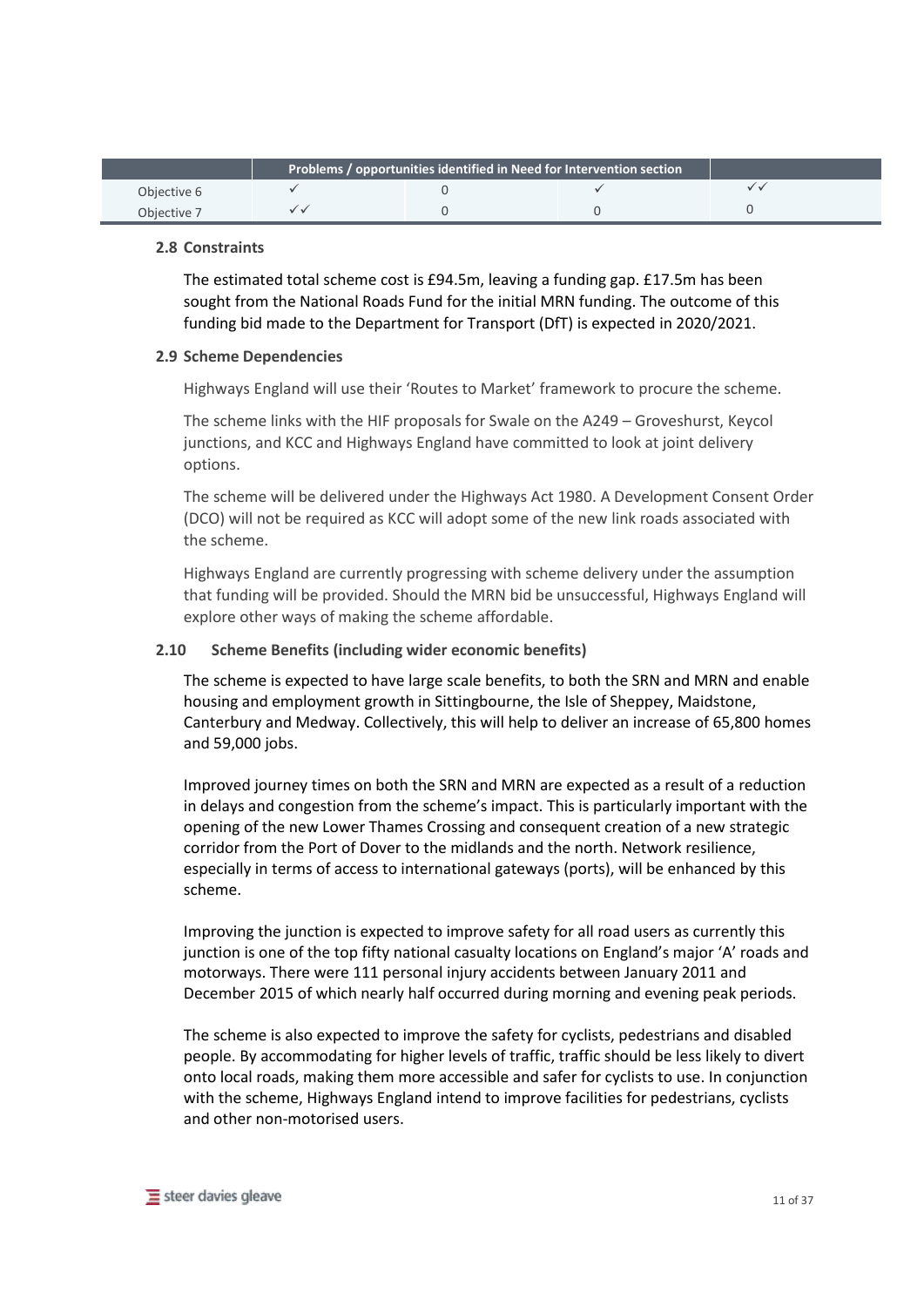## **2.11 Key Risks**

Highways England will use their 'Routes to Market' framework to procure the scheme, making it susceptible to any changes in this framework. The scheme links with the Housing Infrastructure Front (HIF) proposals for Swale on the A249 - Grovehurst and Keycol junctions. Kent County Council and Highways England are currently looking at joint delivery options.

# **3. Economic Case**

The Economic Case provides evidence of how the scheme is predicted to perform, in relation to its stated objectives, identified problems and targeted outcomes. The Economic Case determines if the proposed M2 Junction 5 improvement scheme is a viable investment, describing the common appraisal criteria and assumptions used to determine the scheme's economic worth and value for money (VfM).

This report has been based on the Kent County Council (KCC) Business Case, Economic Assessment Report (EAR) and the Expression of Interest for the M2 Junction 5 scheme.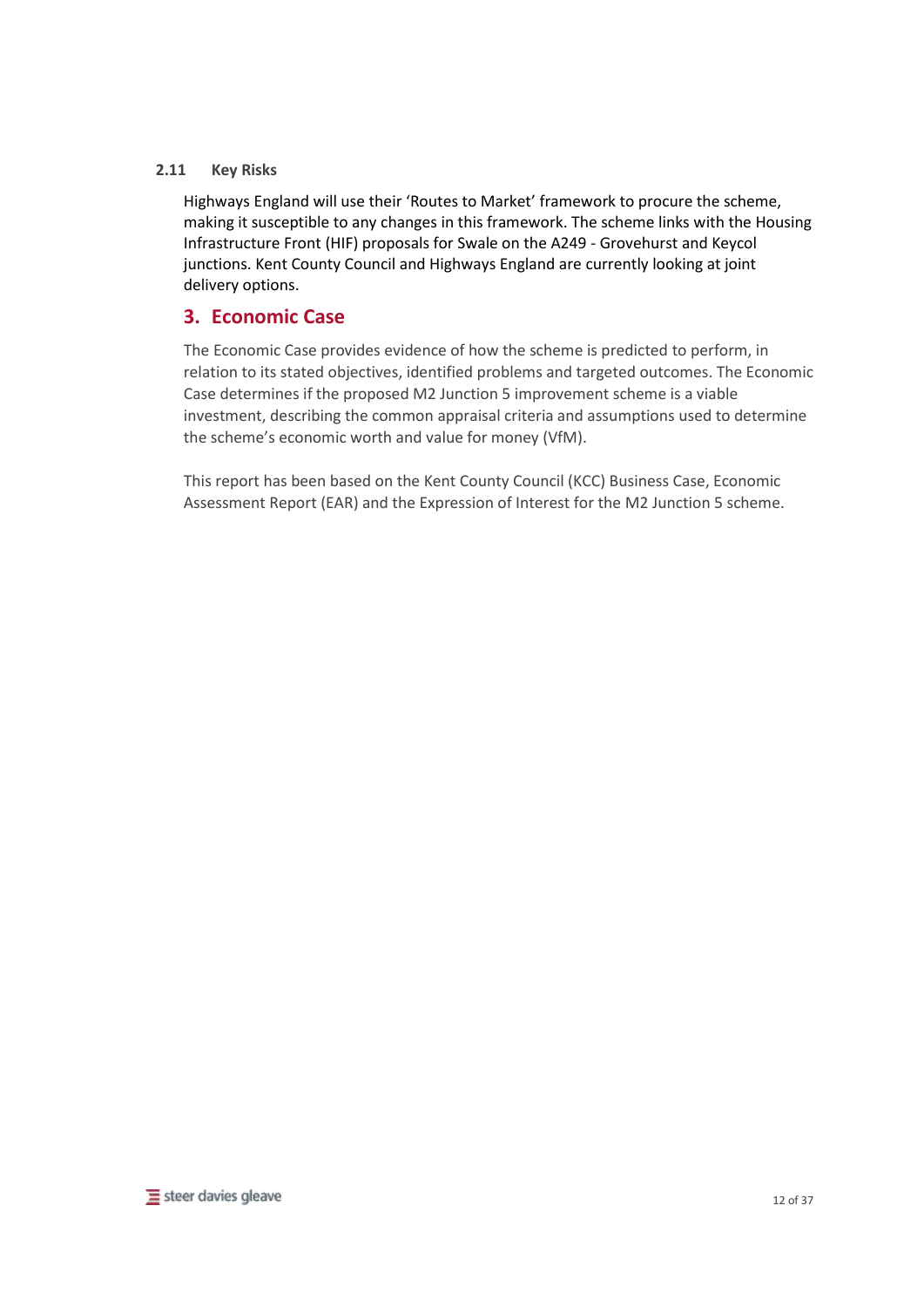#### **2.12 Options Assessment**

#### 2.13 Long list of options considered:

Option 4 - A249 flyover / fly-under with free-flow links to / from A249. Junction at existing location.

Increased capacity through additional free flow links and prioritised through movements. Shows improved benefits when applied to the alternate scenario, suggesting that this option can accommodate the increased traffic demand that is likely to result from the Swale, Maidstone and Medway Local Plans. Noticeable accident savings are achieved, with the expected number of collisions reduced by 800 to 1200 over the lifetime of the scheme. The scheme will therefore deliver a safer and more secure junction to all road users. Improved journey times are expected as a result of the scheme. The reduction in congestion is expected to reduce the impact of the M2 and A249 on the local environment.

Option 10 – Conventional three-tier intersection with a new junction under the M2 viaduct, and free-flow links to / from A249.

Increased capacity through additional free flow links and prioritised through movements. Shows improved benefits when applied to the alternate scenario, suggesting that this option can accommodate the increased traffic demand that is likely to result from the Swale, Maidstone and Medway Local Plans. Noticeable accident savings are achieved, with the expected number of collisions reduced by 800 to 1200 over the lifetime of the scheme. The scheme will therefore deliver a safer and more secure junction to all road users. Improved journey times are expected as a result of the scheme. The reduction in congestion is expected to reduce the impact of the M2 and A249 on the local environment.

Option 12 – At-grade (low cost) option. Maintains a similar layout to the existing Stockbury Roundabout but provides slip arrangements and free flow links for the following traffic movements: M2 eastbound to A249 northbound; A249 northbound to M2 eastbound; and A249 southbound to M2 westbound.

Increased capacity through additional free flow links and prioritised through movements. Shows improved benefits when applied to the alternate scenario, suggesting that this option can accommodate the increased traffic demand that is likely to result from the Swale, Maidstone and Medway Local Plans. Noticeable accident savings are achieved. The scheme will deliver a safer and more secure junction to all road users. Improved journey times are expected as a result of the scheme. The reduction in congestion is expected to reduce the impact of the M2 and A249 on the local environment.

Option 12a – Refinement of Option 12 to include a hamburger arrangement (through movement in centre of the roundabout for A249 traffic).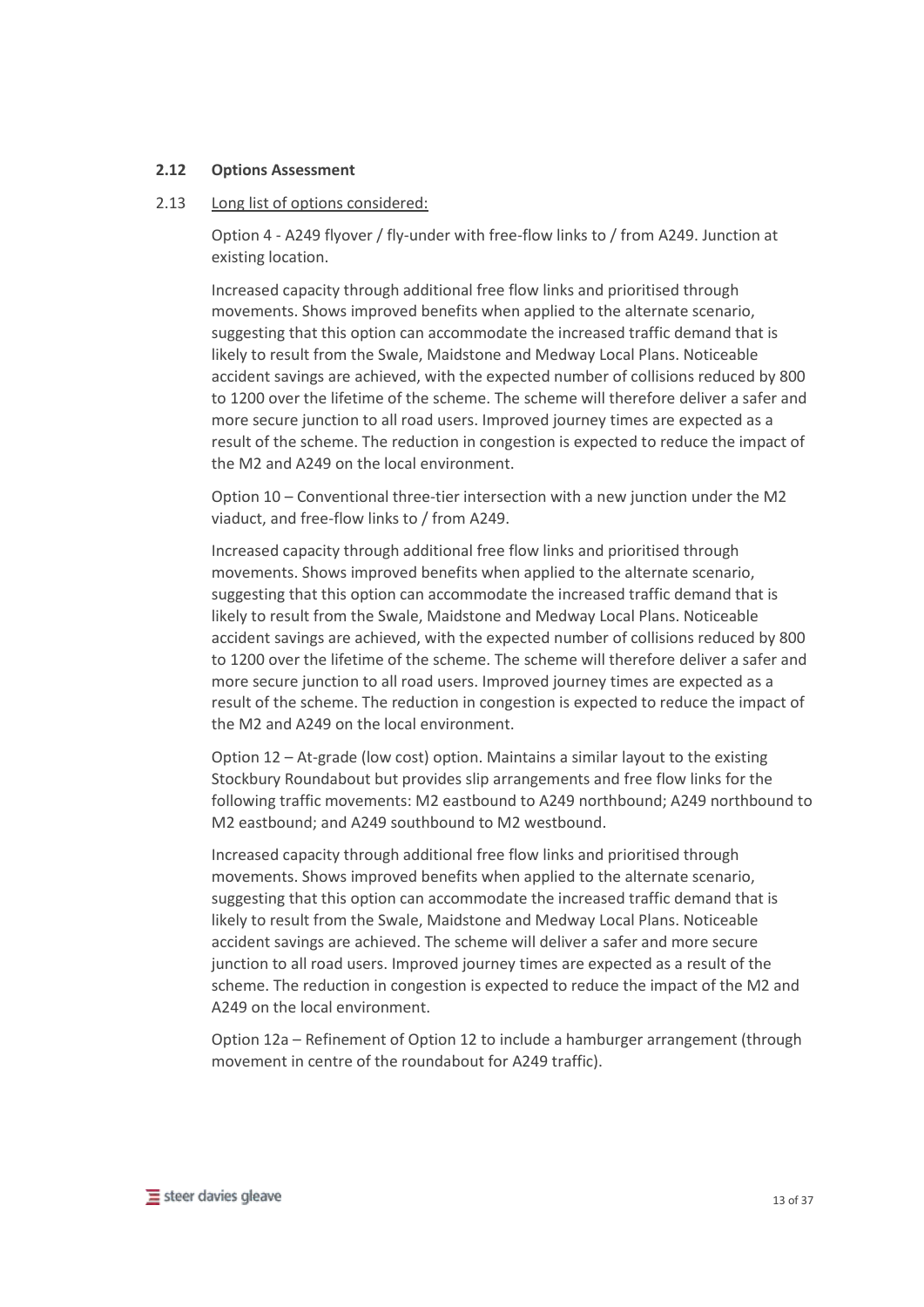Increased capacity through additional free flow links and prioritised through movements. Noticeable accident savings are achieved, with the expected number of collisions reduced by 800 to 1200 over the lifetime of the scheme. The scheme will therefore deliver a safer and more secure junction to all road users. Improved journey times are expected as a result of the scheme. The reduction in congestion is expected to reduce the impact of the M2 and A249 on the local environment.

Option 4H – A reduced cost version of Option 4. Existing roundabout replaced with a new grade-separated interchange, with free-flowing movement provided on the A249 under the junction. Additional free-flow links are included for the A249 northbound to M2 eastbound and A249 southbound to M2 westbound. Local road connectivity is provided via a connection between Maidstone Road and Oad Street, with a connection provided to the Stockbury interchange.

Increased capacity through additional free flow links and prioritised through movements. Shows improved benefits when applied to the alternate scenario, suggesting that this option can accommodate the increased traffic demand that is likely to result from the Swale, Maidstone and Medway Local Plans. More free-flowing network which will reduce congestion and improve journey times. Noticeable accident savings are expected. The reduction in congestion is expected to reduce the impact of the M2 and A249 on the local environment.

#### 2.14 Options assessment:

Option 4 was originally discounted due to its affordability.

Option 12 is considered the 'Do Minimum' or 'low cost' option; while it does not meet stakeholder expectations, it does meet the Road Investment Strategy (RIS) commitment.

Option 12a was promoted at Highways England's public consultation. However, Kent County Council (KCC), the local MP, Local Planning Authorities and South East Local Enterprise Partnership (SELEP), expressed substantial concerns over this design and the need for a flyover/grade-separated junction to relieve congestion and enable future housing and employment growth. There were also safety concerns with the initial proposed option as reducing the number of accidents is a scheme objective.

Following these objections from local stakeholders, Highways England reviewed the rejected flyover option presented during the public consultation (Option 4), to determine if there were opportunities to reduce the cost of this option. Option 4H arose as a result, which has higher safety benefits than Option 12a and costs less than Option 4.

#### 2.15 Short list of options:

During the Stage 0 and 1, the long list appraisal was carried out using critical success factors and qualitative assessment. See the stage 1 Business Case for more details.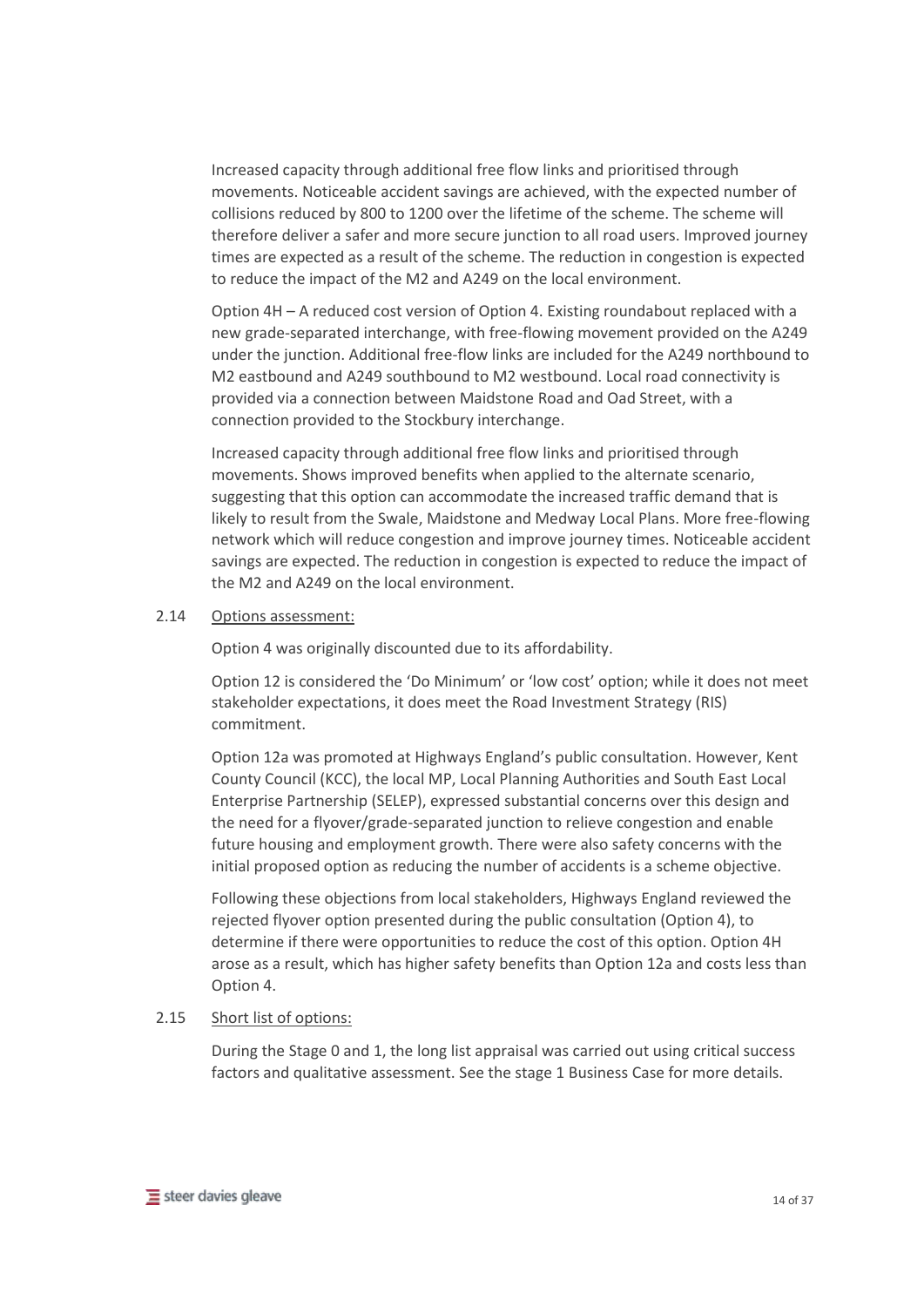In Stage 2, the assessment process used the outputs from the M2 Junction 5 Base and Forecast models, derived from a local cordon of the South East Regional Transport Model, to calculate scheme benefits using TUBA (Transport User Benefit Appraisal) and COBALT (Cost and Benefit to Accidents – Light Touch). All four options (Opt 4, 10. 12 and 12a) were tested using the 2021 and 2041 NTEM (National Trip End Model) central growth forecasts, core scenario, and an alternate growth scenario incorporating planned developments over and above the core scenario assumptions within the Swale, Maidstone and Medway Local Authority areas.

The preferred Option 4H, emerged following public consultation and feedback from stakeholders.

#### **2.16 Preferred Option**

Option 4H is a two-tier interchange that sees the existing roundabout replaced with a new grade-separated interchange, with free-flowing movement provided on the A249 under the junction. Additional free-flow links are included for the A249 northbound to M2 eastbound and A249 southbound to M2 westbound. Local road connectivity is provided via a connection between Maidstone Road and Oad Street, with a connection provided to the Stockbury interchange.

Option 4H was designed following Highways England's public consultation which expressed the need for a flyover / grade-separated junction, such as that in Option 4. Option 4 was deemed to be too expensive and so Option 4H was developed as a lower cost version, whilst maintaining the benefits of Option 4, fulfilling the recommendations from stakeholders.

The key benefits of Option 4H1 (scheme design shown are outlined below:

Existing roundabout replaced with a new grade-separated interchange, a flyover, to provide free-flowing movement on the A249.

Two new dedicated free-flowing slip roads: a left turn for traffic travelling from the A249 southbound to the M2 westbound and a left turn from the A249 northbound to the M2 eastbound.

The existing connection from the Maidstone Road to the A249 Stockbury Roundabout to be closed, and Maidstone Road to be re-routed to link with Oad Street.

The existing junction of Oad Street with the A249 to be closed. A new link to be provided south of the existing Oad Street to connect directly with the A249 Stockbury Roundabout.

The Honeycrock Hill junction with the A249 to be closed for safety reasons.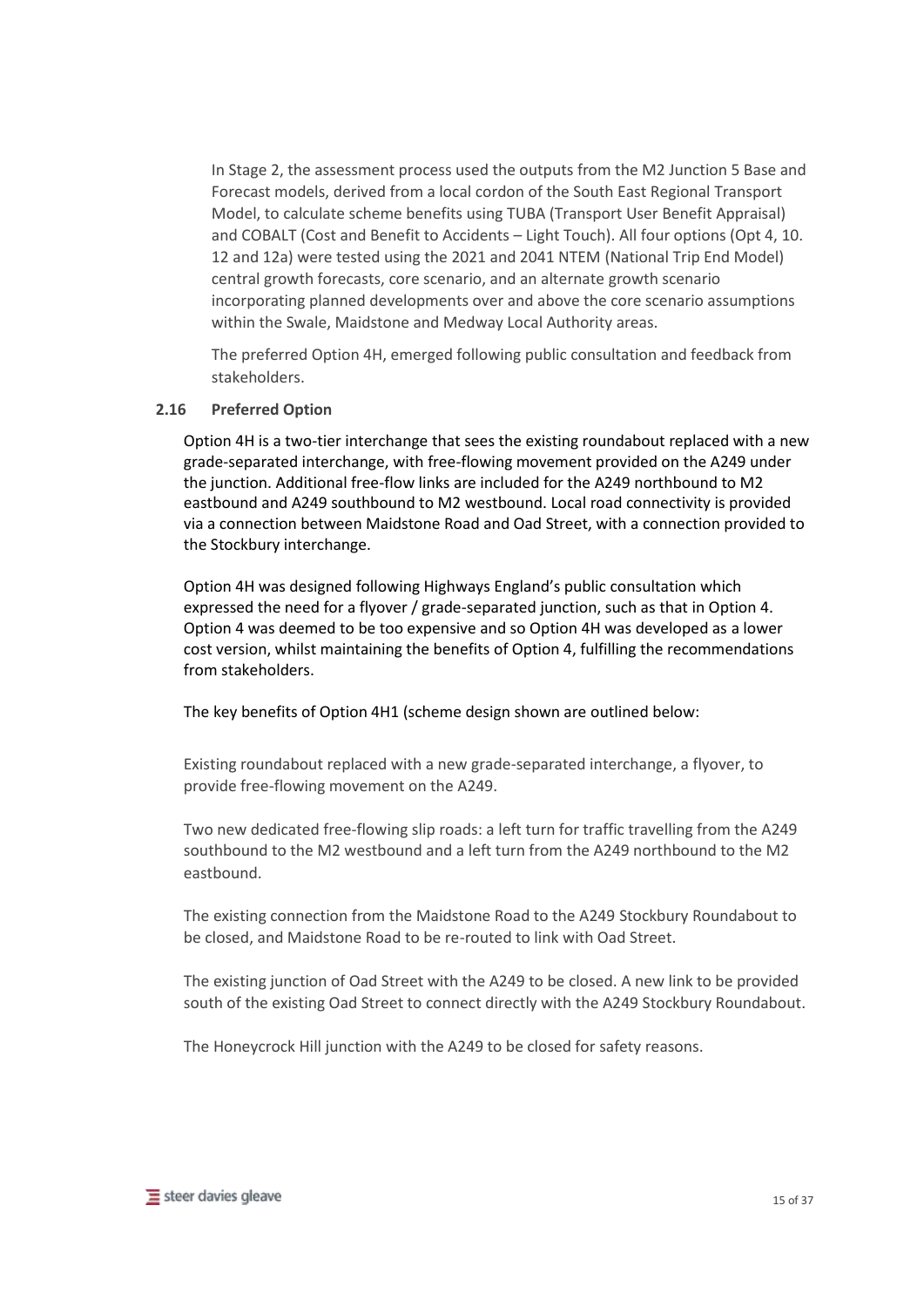# **2.17 Assessment Approach**

A SATURN model based on Highways England's South East Regional Transport Model (SERTM) was built for the purpose of option testing, economic and environmental assessment.

A Base Year 2015 model was developed and was used to develop the Reference Case model for producing Variable Demand and traffic forecast models. Two forecast growth assumptions were considered: core and alternative, in line with WebTAG guidance. The core scenario reflects national DfT forecast projections (TEMPRO). The alternative scenario takes account of supply and demand uncertainties in the core scenario assumptions, in particular for Maidstone, Medway and Swale Local Plans, which result in significantly higher levels of demand compared to the core scenario.

The appraisal of economic elements associate with the scheme was undertaken using DfT's standard appraisal software: TUBA 1.9.9 and COBALT 2013. Both appraisals compared the 'with' and 'without' scheme scenarios over a 60-year appraisal period, in accordance with WebTAG.

The SATURN model used in the economic assessment is a highway assignment model and so therefore does not include public transport modes. The scheme is not expected to impact any rail nor bus modes. Therefore, public transport was not developed as part of the assessment of the scheme and public transport benefits are not included in the overall economic assessments.

# **2.18 Economic Appraisal Inputs**

*[Please provide details of key appraisal inputs, those which are different to the inputs defined in WebTAG A.1.1 (in terms of demand, user benefits, non-user benefits, revenue, capital costs, renewal costs and operating costs) as per the table below (expand as appropriate).]*

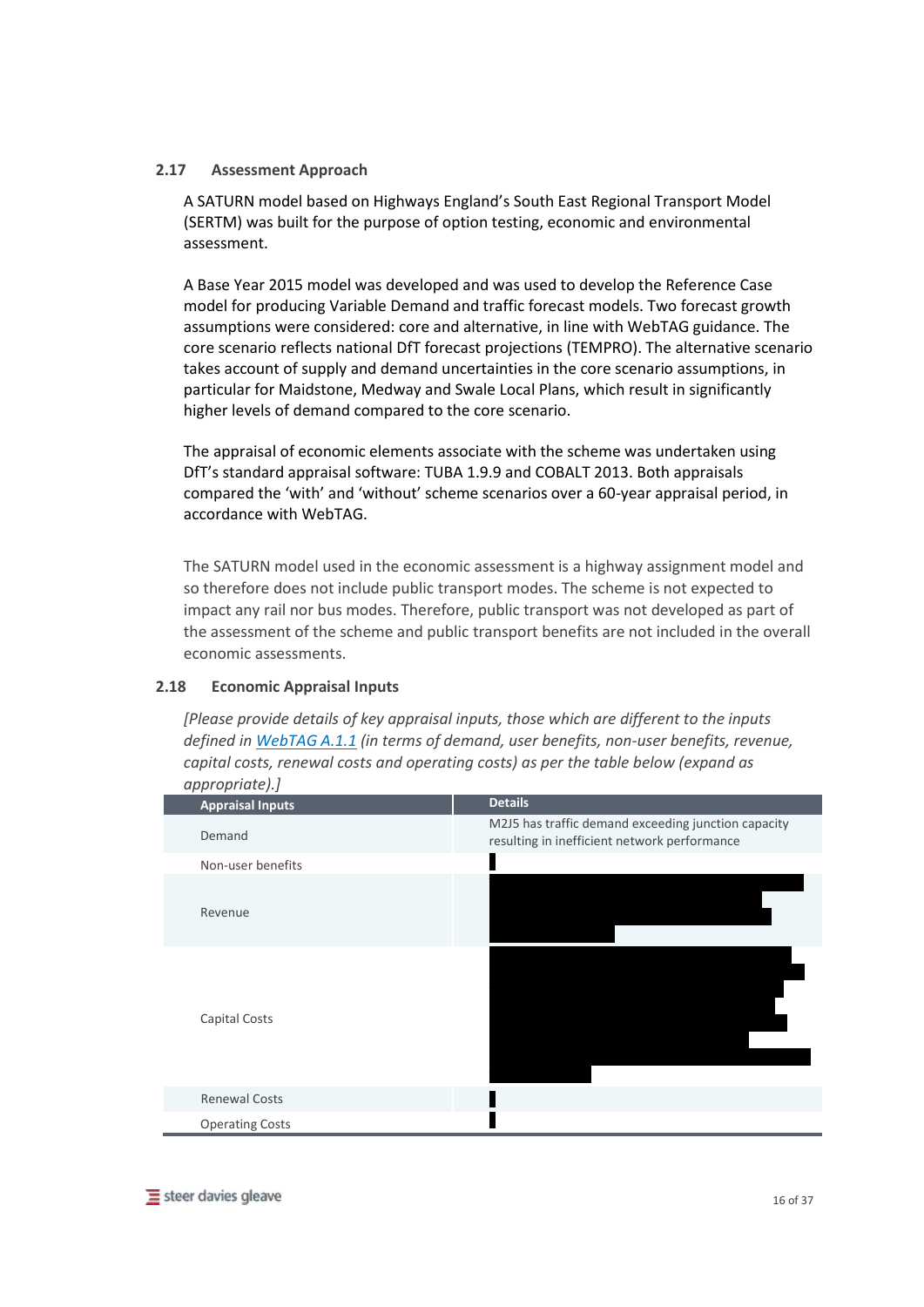#### **2.19 Economic Appraisal Assumptions and Results**

The table below shows the key inputs and sources of data that were used to undertake the appraisal of the proposed scheme. These are inputs that are different to the inputs defined in WebTAG A1.1 (in terms of demand, user benefits, non-user benefits, revenue and capital costs).

#### *Appraisal inputs*

| <b>Appraisal Assumptions</b>                                       |  | <b>Details</b>                                                                                           |
|--------------------------------------------------------------------|--|----------------------------------------------------------------------------------------------------------|
| WebTAG version                                                     |  | WebTAG July $2017 - as$ per the version used in the EAR                                                  |
| Opening Year, Final Modelled Year and<br><b>Appraisal Duration</b> |  | Opening year: 2021<br>Final modelled year: 2041<br>Appraisal duration: 60 years                          |
| Price Base/GDP Deflator                                            |  | Taken from WebTAG databook July 2017                                                                     |
| Real Growth (i.e. above CPI or below)                              |  | Taken from WebTAG databook July 2017                                                                     |
| Discounting                                                        |  | WebTAG requires discounting to be applied at a rate of<br>3.5% per year for 30 years and 3.0% thereafter |
| <b>TUBA Version</b>                                                |  | TUBA version 1.9.9                                                                                       |
| <b>COBA-LT Version</b>                                             |  | COBA-LT 2013.2                                                                                           |

|                                                                                                                   | £m PV (2010) |
|-------------------------------------------------------------------------------------------------------------------|--------------|
| Costs                                                                                                             |              |
| Capital Costs                                                                                                     |              |
| <b>Renewal Costs</b>                                                                                              |              |
| <b>Operating Costs</b>                                                                                            |              |
| <b>Benefits</b>                                                                                                   |              |
| Journey Time Benefits                                                                                             |              |
| Highway Externalities (noise, local air<br>quality, greenhouse gases, accidents)                                  |              |
| Revenue (consumer users, consumer<br>users -commuting, business users and<br>providers and wider public finances) |              |
| <b>Indirect Tax</b>                                                                                               |              |
| Appraisal                                                                                                         |              |
| Present Value of Costs (PVC)                                                                                      |              |
| Present Value of Benefits (PVB)                                                                                   |              |
| Net Present Value (NPV)                                                                                           |              |
| Benefit Cost Ratio (BCR)                                                                                          |              |

#### **2.20 Sensitivity Tests**

The table below shows the AMCB table for the sensitivity test carried out. Considering the results presented it can be said that the analysis is acceptable as the PVB and BCR are similar to the results obtained within the core scenario.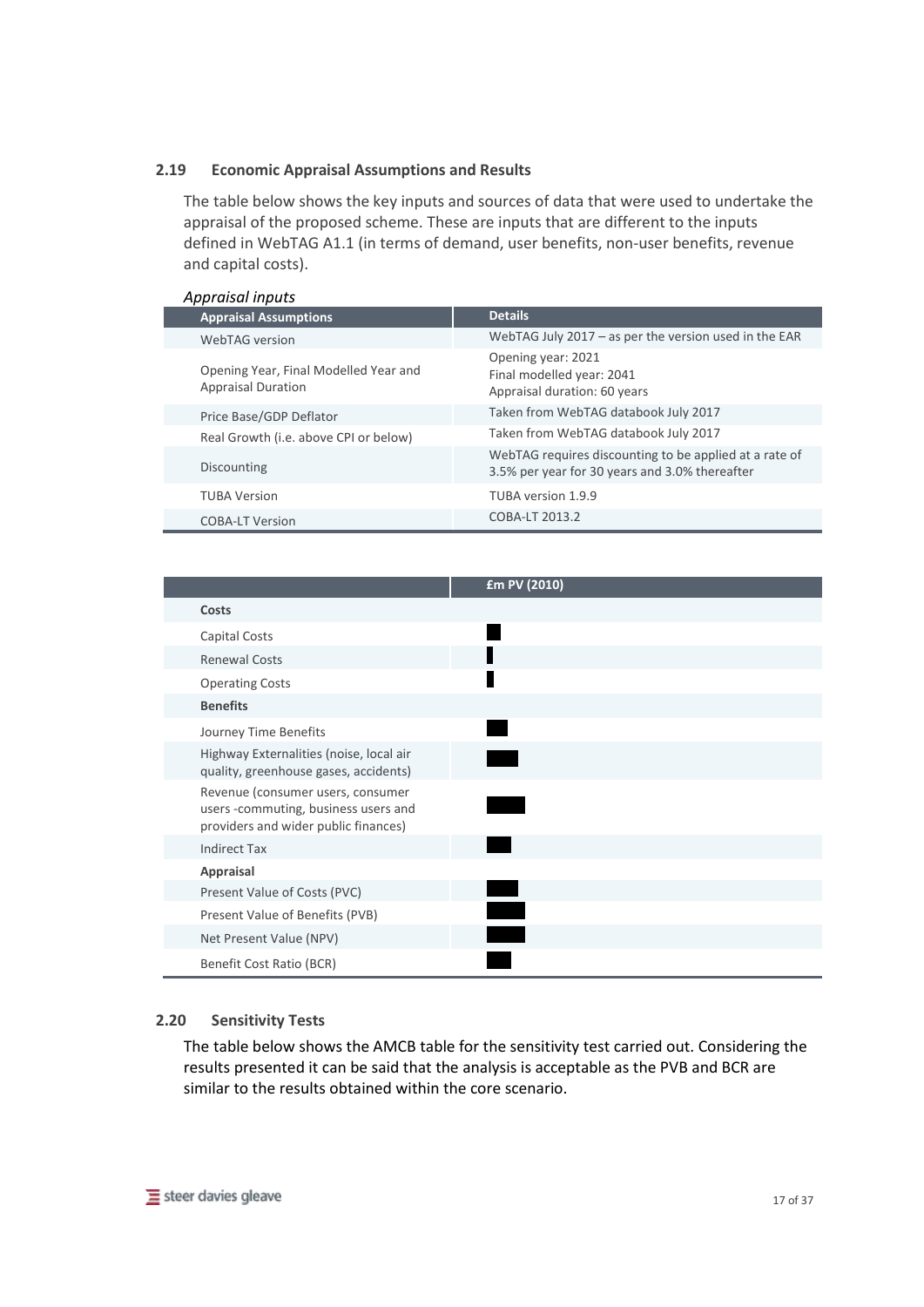|                                 | £m PV (2010)  |
|---------------------------------|---------------|
| <b>Sensitivity Test 1</b>       | [Description] |
| Present Value of Costs (PVC)    |               |
| Present Value of Benefits (PVB) |               |
| Net Present Value (NPV)         |               |
| Benefit Cost Ratio (BCR)        |               |

## **2.21 Environmental Impacts**

The table below shows the impacts of the proposed scheme on the environment. It must be noted that a monetary assessment has been completed for noise, air quality and greenhouse gases. All other environmental impacts have not yet been assessed at this stage. Table 4 7 (Appraisal summary table) provides more details on the impact of the scheme on the environment.



#### **2.22 Social Impacts**

The table below shows the impacts of the proposed scheme on social indicators. It must be noted that a detailed social impacts assessment has not been undertaken.

| <b>Social Impact</b>                | <b>Assessment</b>                                                                                                                                                                            |  |
|-------------------------------------|----------------------------------------------------------------------------------------------------------------------------------------------------------------------------------------------|--|
| Accidents                           | - There is a significant reduction in the number of collisions and<br>casualties saved as a result of the scheme.                                                                            |  |
| <b>Physical Activity</b>            | Neutral - The proposed scheme is not expected to impact pedestrians or<br>cyclists and so the impact on physical activity is limited.                                                        |  |
| Security                            | Neutral - It is assumed that the scheme will not have a significant impact on<br>security.                                                                                                   |  |
| Severance                           | Slight Beneficial - Local roads will benefit from increased connections<br>following the implementation of the scheme. There will be minimal other<br>changes to severance otherwise.        |  |
| Journey Quality                     | Beneficial - Journey quality will be improved due to the reduction in<br>congestion, improvements in safety surrounding the junction and a more free-<br>flowing and resilient road network. |  |
| Option values and<br>non-use values | Neutral - The proposed scheme does not substantially change the availability<br>of transport services within the local area.                                                                 |  |
| Accessibility                       | Slight Beneficial - Improved access to gateways, such as ports and airports, will<br>arise. In terms of improved access to other services, the impact will be<br>minimal.                    |  |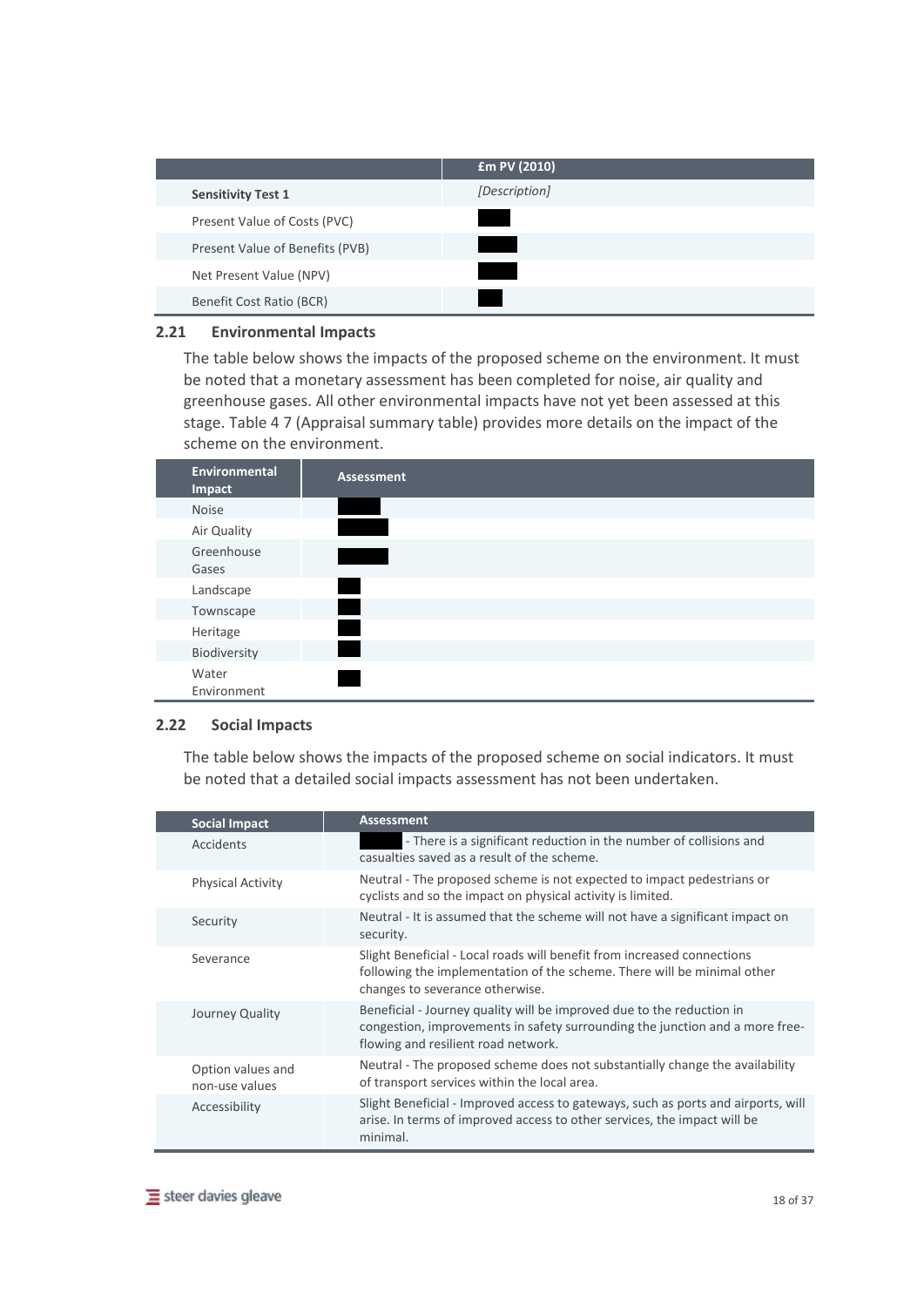| Social Impact             | <b>Assessment</b>                                                                                                                                                                                      |
|---------------------------|--------------------------------------------------------------------------------------------------------------------------------------------------------------------------------------------------------|
| Personal<br>Affordability | Beneficial - The scheme is likely to provide congestion relief for road users due<br>to the improved road conditions and resilience of the network. This is likely to<br>result in a fuel cost saving. |

# **2.23 Distributional Impacts**

The table below shows the impacts of the proposed scheme on distributional impact indicators. It must be noted that a detailed distributional impacts assessment has not been undertaken. The DataShine Census database has been used at a high level to understand and help estimate the expected impacts. Specifically, the following Census data has been used:

Households by deprivation dimensions Car or van availability (No cars or vans in household) Long term health problem (Day to day activities limited a lot) Percentage aged 65 and over Percentage aged 14 and under

#### **Distributional impacts assessment**

| <b>Distributional</b><br>Impact | <b>Assessment</b>           | <b>Qualitative Statement</b>                                                                                                                                                                                                                                                                      |
|---------------------------------|-----------------------------|---------------------------------------------------------------------------------------------------------------------------------------------------------------------------------------------------------------------------------------------------------------------------------------------------|
| Accidents                       | <b>Beneficial</b>           | There is a significant reduction in the<br>number of collisions and casualties saved<br>as a result of the scheme. Alleviating<br>congestion at an important intersection<br>with create benefits on the wider network<br>therefore likely positively impacting<br>vulnerable groups in the area. |
| Security                        | Neutral                     | It is assumed that the scheme will not have<br>a significant impact on security.                                                                                                                                                                                                                  |
| Severance                       | Slight<br><b>Beneficial</b> | Local roads will benefit from increased<br>connections following the implementation<br>of the scheme as a result of a reduction of<br>congestion. There will be minimal other<br>changes to severance otherwise. This is<br>likely to equally impact vulnerable groups<br>in the area.            |
| User<br><b>Benefits</b>         | Large<br><b>Beneficial</b>  | Commuters and Other users are expected<br>to benefit as a result of the scheme, due to<br>a freer flowing road network and reduced<br>congestion, particularly at peak times. This<br>is likely to equally impact vulnerable<br>groups in the area.                                               |
| Air Quality                     | Slight<br>Adverse           | There is an expected negative impact on<br>air quality from the increase in traffic                                                                                                                                                                                                               |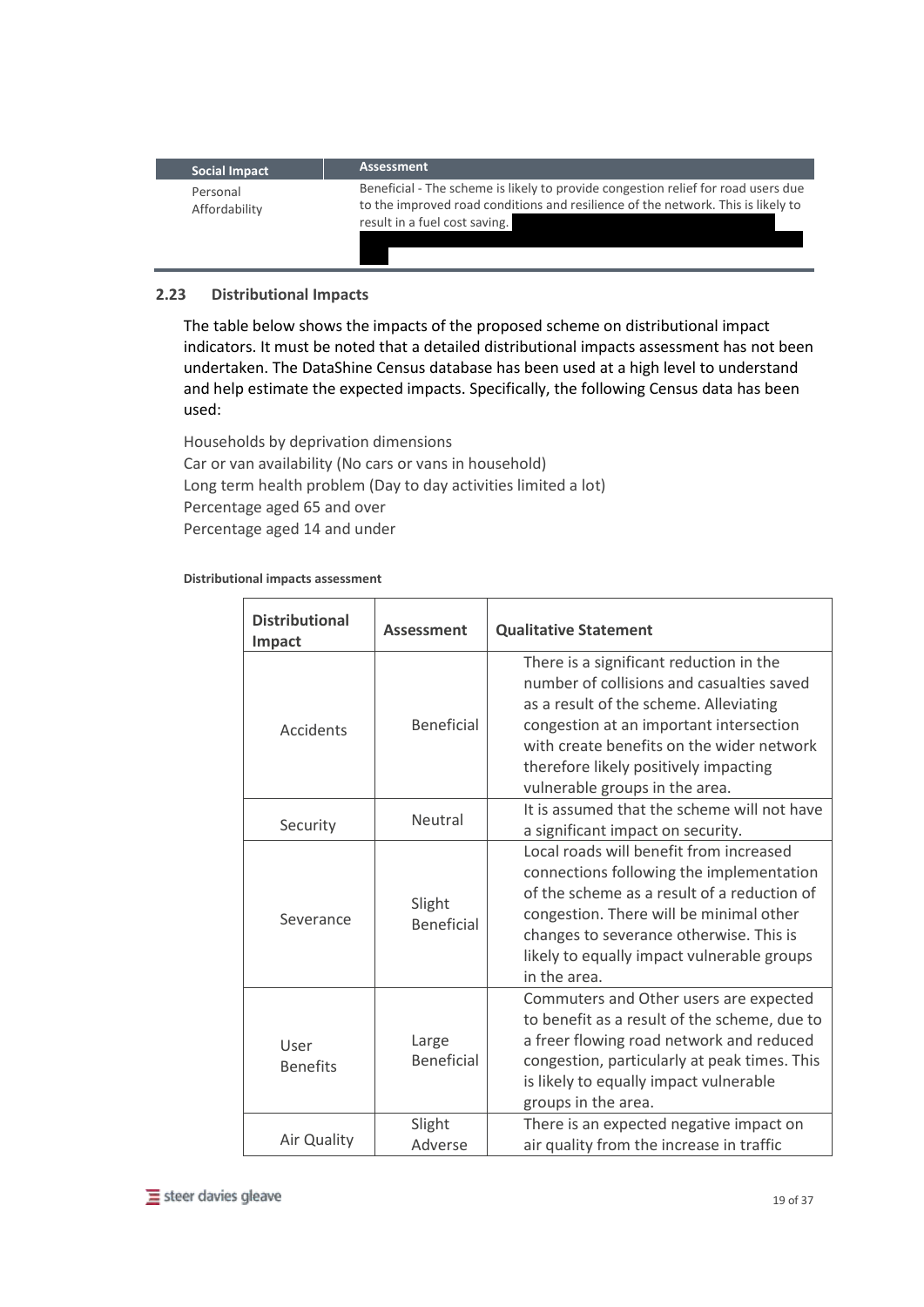| <b>Distributional</b><br><b>Impact</b> | <b>Assessment</b>           | <b>Qualitative Statement</b>                                                                                                                                                                                                   |
|----------------------------------------|-----------------------------|--------------------------------------------------------------------------------------------------------------------------------------------------------------------------------------------------------------------------------|
|                                        |                             | passing through the junction, even though<br>the network will be more free flowing. This<br>is likely to impact the vulnerable groups in<br>closer proximity to the junction.                                                  |
| <b>Noise</b>                           | Slight<br><b>Beneficial</b> | A longer-term improvement in the level of<br>noise is expected. This is likely to have a<br>greater impact on the vulnerable groups in<br>closer proximity to the junction.                                                    |
| Accessibility                          | Slight<br><b>Beneficial</b> | Improved access to gateways, such as<br>ports and airports, will arise. In terms of<br>improved access to other services, the<br>impact will be minimal. This is likely to<br>equally impact vulnerable groups in the<br>area. |
| Personal<br>Affordability              | <b>Beneficial</b>           | The scheme is likely to provide congestion<br>relief for road users due to the improved<br>road conditions and resilience of the<br>network. This is likely to result in a fuel<br>cost saving.                                |

#### **2.24 Wider Impacts**

The wider economic impacts have not been considered at this stage.

Highways England will use their 'Routes to Market' framework to procure this proposed scheme and the scheme is likely to be delivered under the Highways Act 1980. A Development Consent Order (DCO) will not be required as KCC will adopt some of the new link roads associated with the scheme.

The M2 junction 5 improvements link with the HIF proposals for Swale on the A249 – Grovehurst, Keycol junction, and KCC and Highways England have committed to look at joint delivery options.

#### **2.25 Value for Money**

The M2 junction 5 proposed scheme is expected to greatly improve journey times and safety around the junction and on the wider network for all users by significantly reducing delays and congestion experienced therefore making the network much more resilient. The proposed improvements will also help to assist future housing plans in the area and provide much needed improvements to a key freight corridor.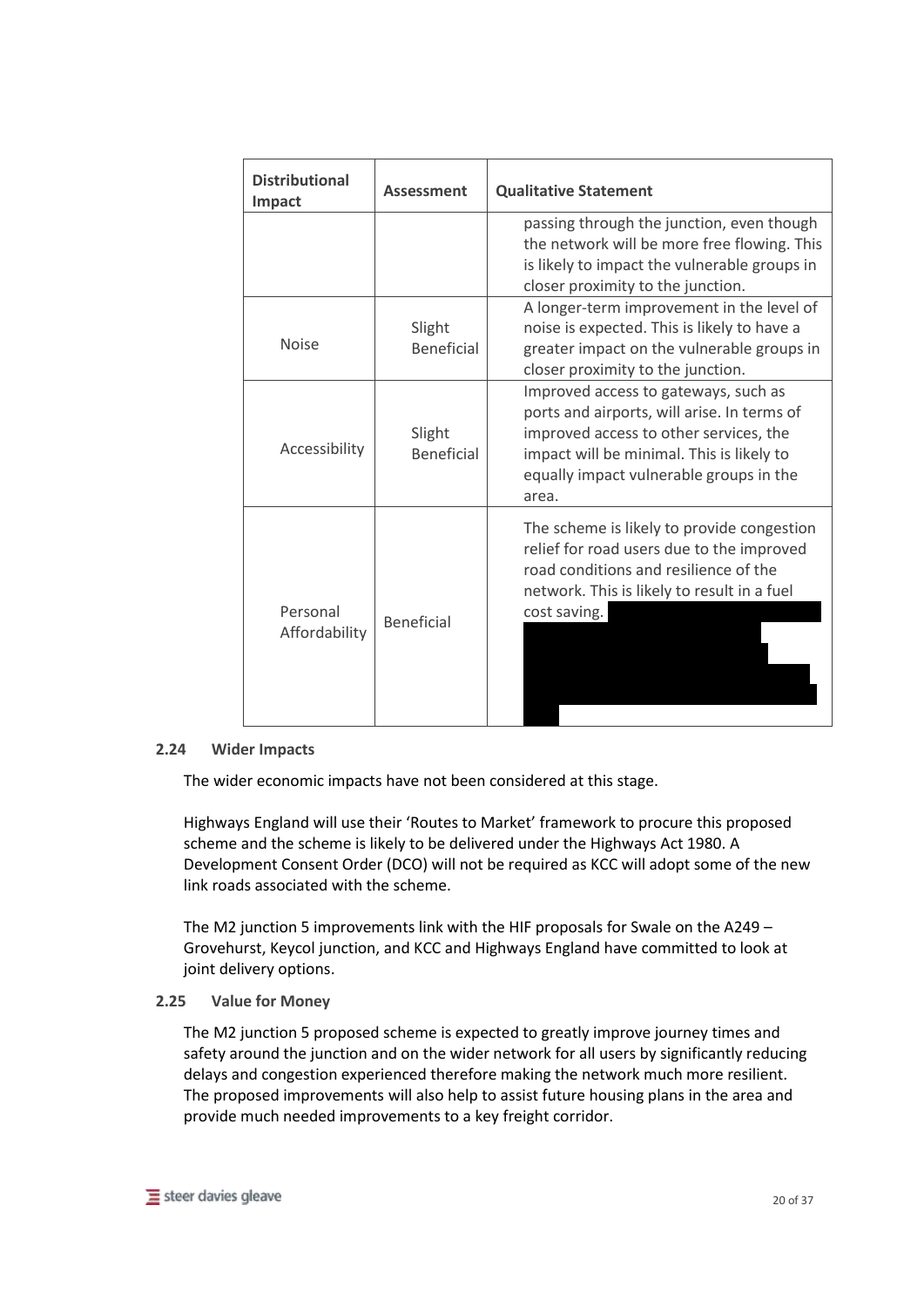# As presented in this economic case, the proposed scheme is forecast to be successful.

 $W_{\rm eff}$  specifically considering value for money, the scheme generates a  $P_{\rm eff}$ This generates a BCR of 3.5 which, as per the DfT Value for Money Framework, is categorised as high value for money. A BCR of 3.5 suggests that for each pound of Broad Transport Budget expenditure, £3.5 of benefit to public value is expected to be generated.

Inserted below are the Transport Economic Efficiency and Public Accounts Tables. These will provide more detail of the benefits and costs that are being generated because of the scheme. An Appraisal Summary Table (3-11) has also been completed and inserted which provides a summary of all indicators that have been assessed quantitively and qualitatively.

| <b>Transport Economic Efficiency (in £m)</b>      |  |
|---------------------------------------------------|--|
| Economic Efficiency: Consumer Users (Commuting)   |  |
| Economic Efficiency: Consumer Users (Other)       |  |
| Economic Efficiency: Business Users and Providers |  |

#### **Transport economic efficiency table**

#### **Public accounts table**

| <b>Public Accounts (in £m)</b>    |  |
|-----------------------------------|--|
| Revenue                           |  |
| <b>Operating Costs</b>            |  |
| <b>Investment Costs</b>           |  |
| Developer and Other Contributions |  |
| <b>Grant/Subsidy Payments</b>     |  |
| <b>Indirect Tax Revenues</b>      |  |
| <b>Broad Transport Budget</b>     |  |
| <b>Wider Public Finances</b>      |  |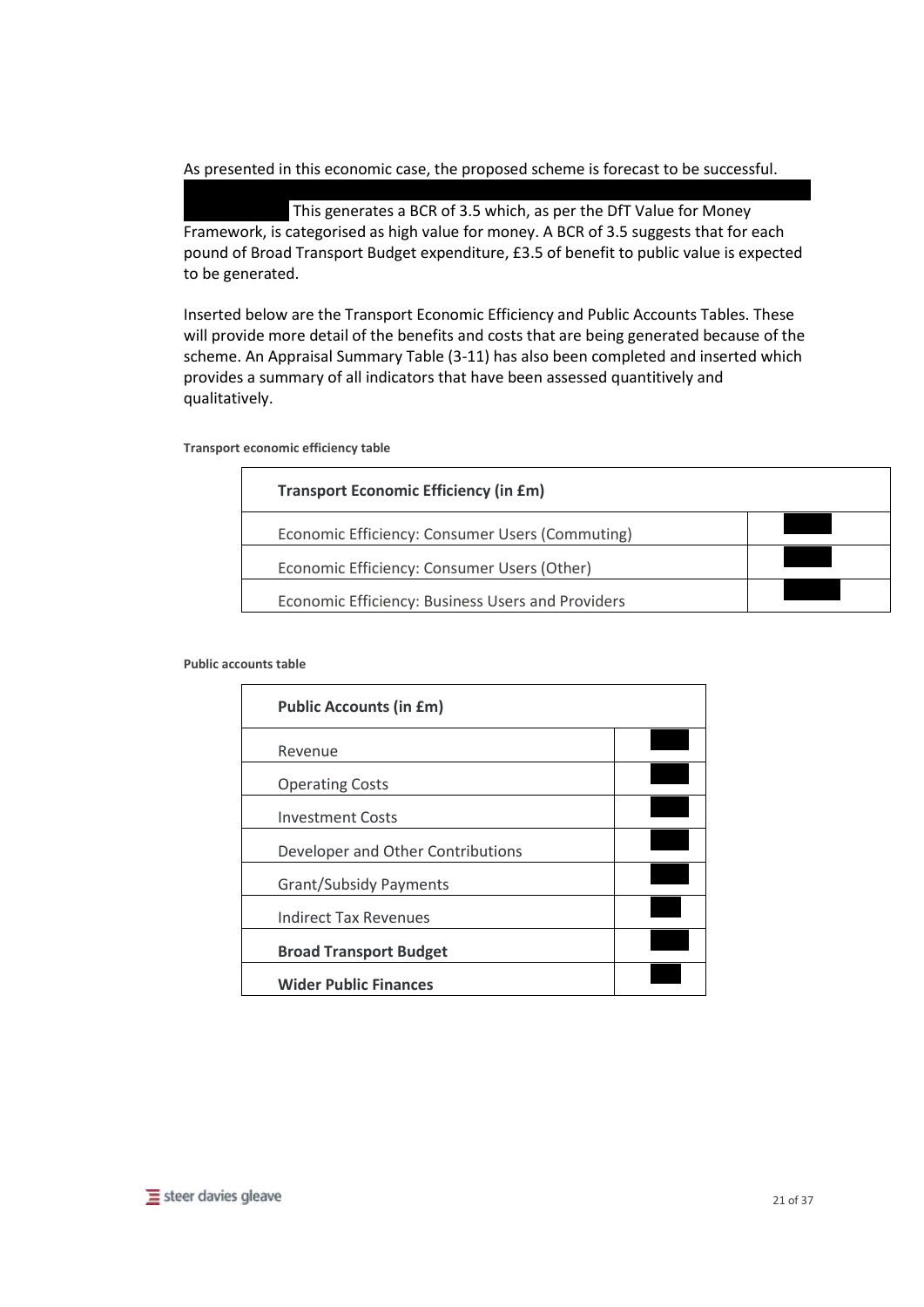# *Appraisal summary table*

| <b>Qualitative</b>          | <b>Monetary</b> |
|-----------------------------|-----------------|
|                             | £m (PV)         |
| Large<br><b>Beneficial</b>  |                 |
| <b>Beneficial</b>           |                 |
| <b>Neutral</b>              |                 |
| <b>Beneficial</b>           |                 |
| Slight<br><b>Beneficial</b> |                 |
| Slight<br><b>Adverse</b>    |                 |
| Slight<br><b>Adverse</b>    |                 |
| <b>Neutral</b>              |                 |
| <b>Neutral</b>              |                 |
| <b>Neutral</b>              |                 |
| <b>Neutral</b>              |                 |
| <b>Neutral</b>              |                 |
| Large<br><b>Beneficial</b>  |                 |

| <b>AST</b> |                                                   |                                                                                                                                                                                                                                                                                                                                                                                  | <b>Qualitative</b>          | <b>Monetary</b> |
|------------|---------------------------------------------------|----------------------------------------------------------------------------------------------------------------------------------------------------------------------------------------------------------------------------------------------------------------------------------------------------------------------------------------------------------------------------------|-----------------------------|-----------------|
|            |                                                   |                                                                                                                                                                                                                                                                                                                                                                                  |                             | Em(PV)          |
|            | <b>Business users</b><br>& transport<br>providers | Business users are expected to benefit as a result of the scheme, due to a more free flowing road network, reduced congestion and improved<br>access to gateways.                                                                                                                                                                                                                | Large<br><b>Beneficial</b>  |                 |
| Economy    | Reliability<br>impact on<br><b>Business users</b> | The reduction in congestion and greater availability of route options to key areas as a result of the scheme will be expected to improve journey<br>time reliability for Business users.                                                                                                                                                                                         | <b>Beneficial</b>           |                 |
|            | Regeneration                                      | It is assumed that the scheme will not have a significant impact on regeneration within the area.                                                                                                                                                                                                                                                                                | <b>Neutral</b>              |                 |
|            | Wider Impacts                                     | The scheme is likely to generate productivity impacts from businesses and individuals relocating to the areas surrounding the scheme, as a result of<br>the improved connections to gateways and improvement in journey quality. Government income is also likely to benefit from the scheme through<br>workers being encouraged into the workforce from the reduced congestion. | <b>Beneficial</b>           |                 |
|            | <b>Noise</b>                                      | A longer term improvement in the level of noise is expected.                                                                                                                                                                                                                                                                                                                     | Slight<br><b>Beneficial</b> |                 |
|            | Air Quality                                       | There is an expected negative impact on air quality from the increase in traffic passing through the junction, even though the network will be more<br>free flowing.                                                                                                                                                                                                             | Slight<br><b>Adverse</b>    |                 |
|            | Greenhouse<br>gases                               | There is an expected negative impact from greenhouse gases from the increase in traffic passing through the junction, even though the network<br>will be more free flowing.                                                                                                                                                                                                      | Slight<br>Adverse           |                 |
| ronmental  | Landscape                                         | The area surrounding the junction is mostly countryside and so any landscape impacts will affect very few people. If there are any impacts, one of<br>the scheme objectives is for the design to reflect the landscape and so these impacts will be addressed and accounted for.                                                                                                 | <b>Neutral</b>              |                 |
| 띵          | Townscape                                         | It is assumed that the scheme will not have a significant impact on the existing townscape, due to the junction being surrounded mostly by<br>countryside and woodland.                                                                                                                                                                                                          | <b>Neutral</b>              |                 |
|            | Historic<br>Environment                           | It is assumed that the scheme will not have a significant impact on the existing historic environment.                                                                                                                                                                                                                                                                           | <b>Neutral</b>              |                 |
|            | Biodiversity                                      | It is assumed that the scheme will not have a significant impact on the existing biodiversity.                                                                                                                                                                                                                                                                                   | <b>Neutral</b>              |                 |
|            | Water<br>Environment                              | It is assumed that the scheme will not have a significant impact on the existing water environment.                                                                                                                                                                                                                                                                              | <b>Neutral</b>              |                 |
| Social     | Commuting<br>and Other<br>users                   | Commuters and Other users are expected to benefit as a result of the scheme, due to a more free flowing road network and reduced congestion,<br>particularly at peak times.                                                                                                                                                                                                      | Large<br><b>Beneficial</b>  |                 |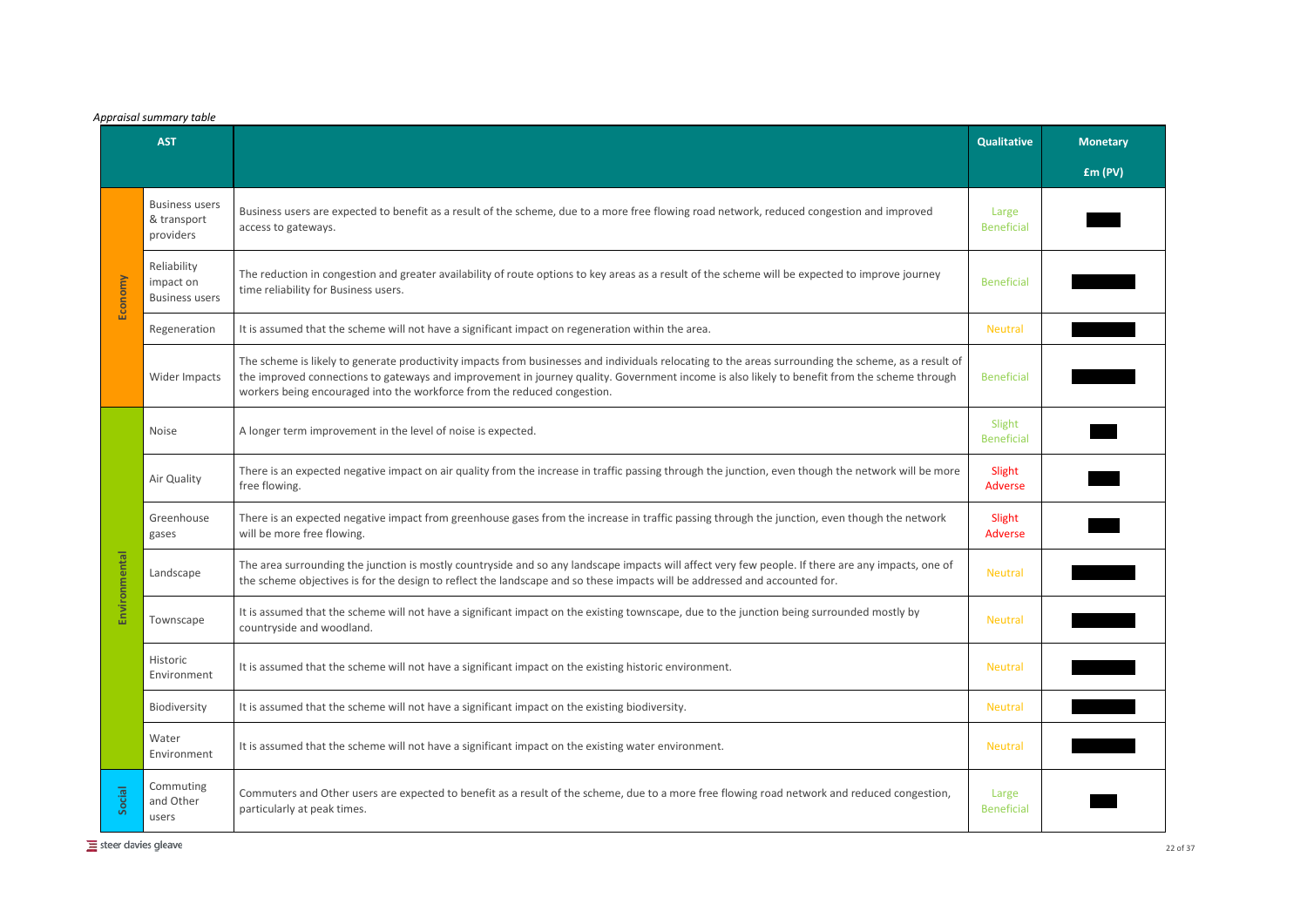|                        | Reliability<br>impact on<br>Commuting<br>and Other<br>users | The reduction in congestion as a result of the scheme will be expected to improve journey time reliability for Commuting and Other users.                                              | <b>Beneficial</b>           |  |
|------------------------|-------------------------------------------------------------|----------------------------------------------------------------------------------------------------------------------------------------------------------------------------------------|-----------------------------|--|
|                        | Physical activity                                           | The proposed scheme is not expected to impact pedestrians or cyclists and so the impact on physical activity is limited.                                                               | <b>Neutral</b>              |  |
|                        | Journey quality                                             | Journey quality will be improved due to the reduction in congestion, improvements in safety surrounding the junction and a more free flowing and<br>resilient road network.            | <b>Beneficial</b>           |  |
|                        | Accidents                                                   | There is a significant reduction in the number of collisions and casualties saved as a result of the scheme.                                                                           | <b>Beneficial</b>           |  |
|                        | Security                                                    | It is assumed that the scheme will not have a significant impact on security.                                                                                                          | <b>Neutral</b>              |  |
|                        | Access to<br>services                                       | Improved access to gateways, such as ports and airports, will arise. In terms of improved access to other services, the impact will be minimal.                                        | Slight<br><b>Beneficial</b> |  |
|                        | Affordability                                               | The scheme is likely to provide congestion relief for road users due to the improved road conditions and resilience of the network. This is likely to<br>result in a fuel cost saving. | <b>Beneficial</b>           |  |
|                        | Severance                                                   | Local roads will benefit from increased connections following the implementation of the scheme. There will be minimal other changes to severance<br>otherwise.                         | Slight<br><b>Beneficial</b> |  |
|                        | Option and<br>non-use values                                | The proposed scheme does not substantially change the availability of transport services within the local area.                                                                        | <b>Neutral</b>              |  |
| <b>Public Accounts</b> | Cost to Broad<br>Transport<br><b>Budget</b>                 |                                                                                                                                                                                        | <b>Not</b><br>assessed      |  |
|                        | <b>Indirect Tax</b><br>Revenues                             |                                                                                                                                                                                        | <b>Not</b><br>assessed      |  |

| <b>Beneficial</b>           |  |
|-----------------------------|--|
| <b>Neutral</b>              |  |
| <b>Beneficial</b>           |  |
| <b>Beneficial</b>           |  |
| <b>Neutral</b>              |  |
| Slight<br><b>Beneficial</b> |  |
| <b>Beneficial</b>           |  |
| Slight<br><b>Beneficial</b> |  |
| <b>Neutral</b>              |  |
| Not<br>assessed             |  |
| Not<br>assessed             |  |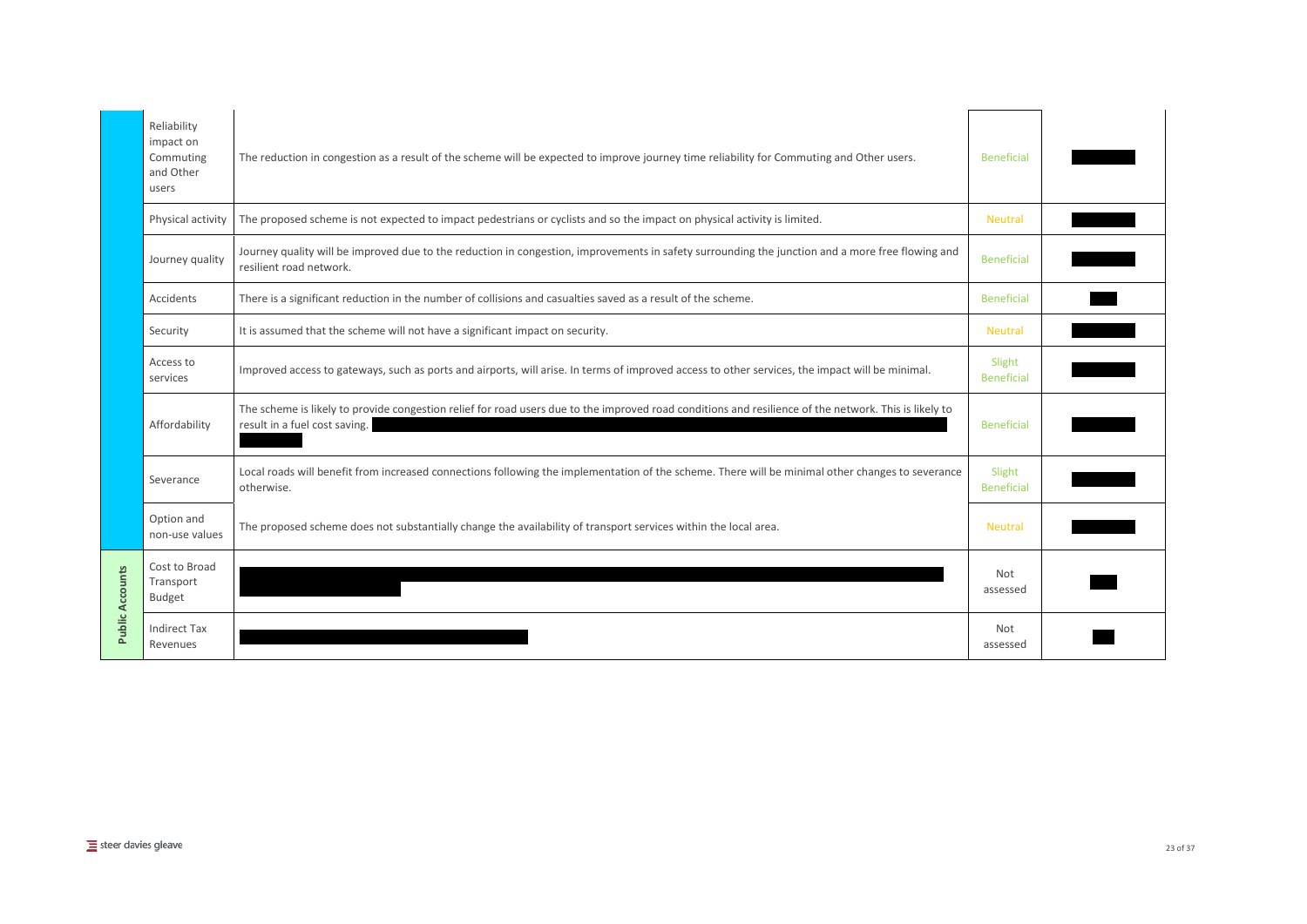# **4. Commercial Case**

Highways England are unable to disclose certain commercially sensitive information; therefore, a light tough approach has been adopted for this SOBC.

# **4.1 Procurement Options**



# **4.2 Preferred Procurement and Contracting Strategy**

See Option 1 above.

# **4.3 Procurement Experience**

Highways England have a wealth of procurement experience on other projects in the county including M20 Junction 10a and M20 J3-5 Smart Motorway.

#### **4.4 Competition Issues**

Highways England will assess competition issues as part of their scheme.

#### **4.5 Human Resource Issues**

Highways England will assess human resource issues as part of their scheme.

#### **4.6 Risk and Mitigation**

It is expected that many of the design risks will only be able to be resolved through rigorous design and review processes, once the design options are clear and scope of planning requirements, environmental requirements and statutory services issues are fully identified, the primary risks will be related to construction. There is potential for transferring these risks through the construction procurement process. This will be explored further as the scheme progresses.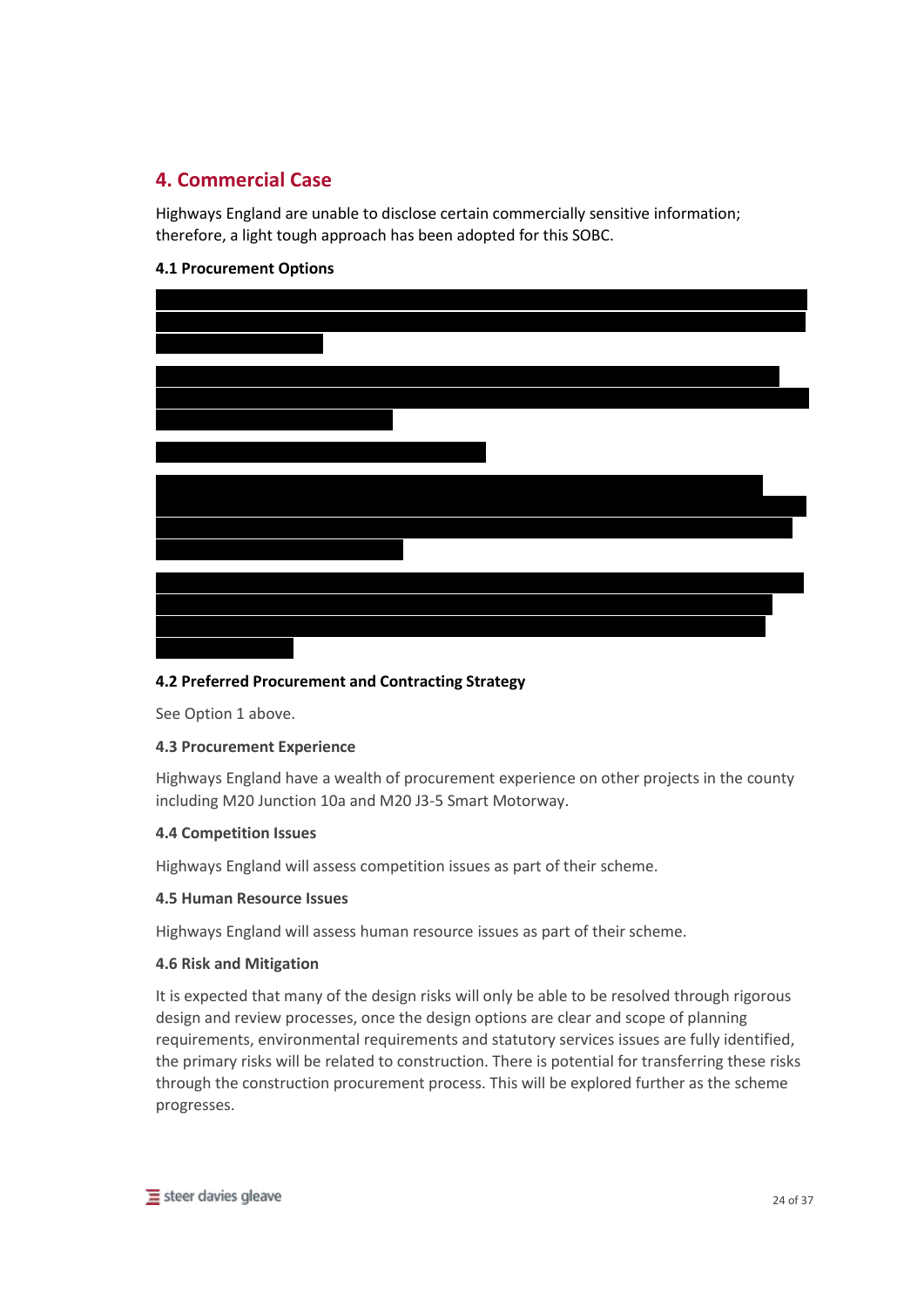# **4.7 Maximising Social Value**

KCC includes Social Value as a requirement in all procurement exercises, and this encourages bidders to bring added value to Kent if successful in the tender process. KCC will ensure that a similar approach is taken during the procurement process, with this forming part of the scoring process. KCC will therefore work with Highways England to maximise social value.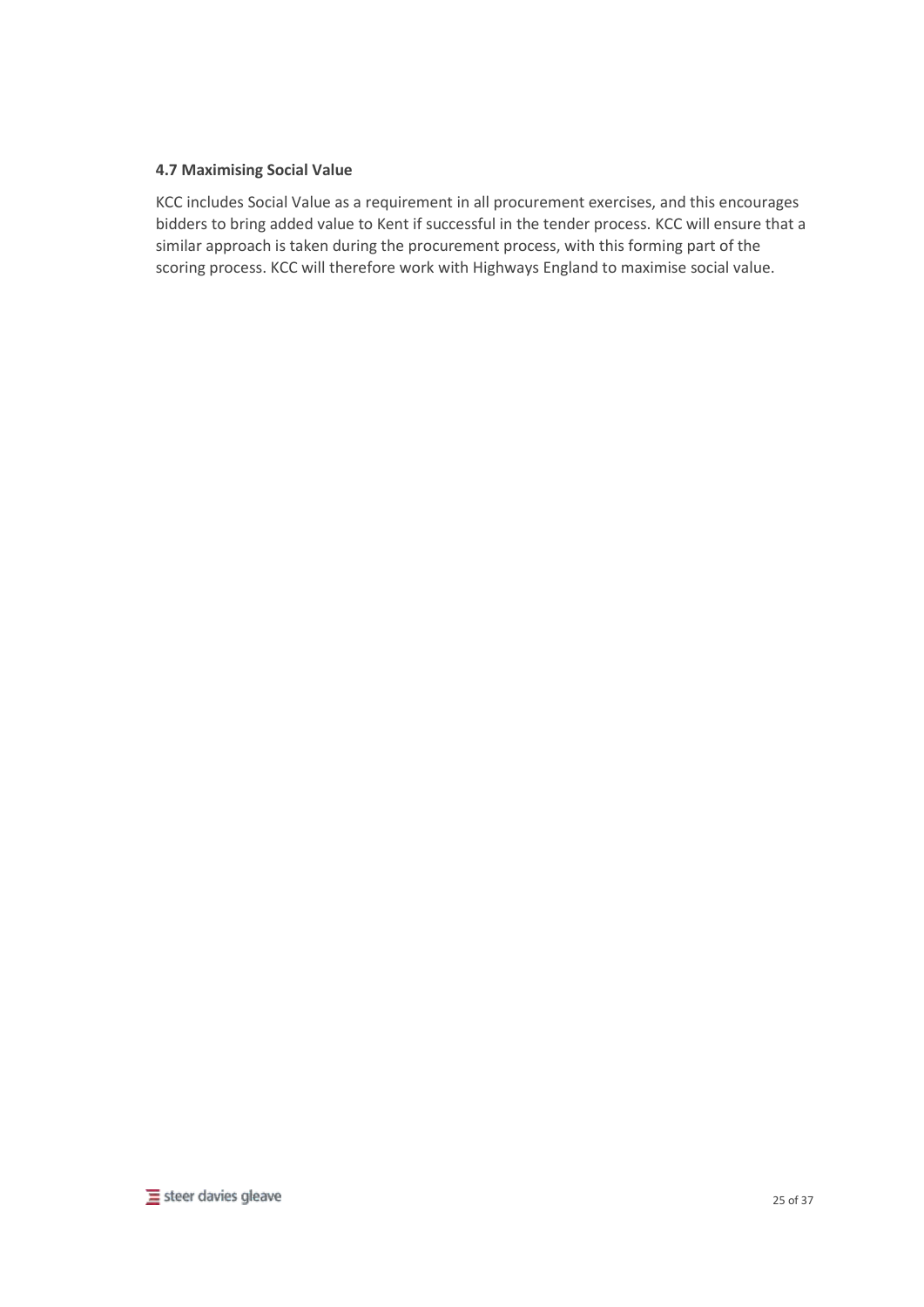# **5. Financial Case**

Highways England are unable to disclose certain commercially sensitive information; therefore, a light tough approach has been adopted for this SOBC.

**5.1 Total project value and funding sources**

The total project value is £94,500,000.

Match funding for the project includes:

- Highways England's Road Investment Strategy (RIS1) has committed funding of £74.5m for the scheme.
- 'National Roads Fund' bid of £17.5m has been made to the DfT for early entry into its Major Road Network (MRN) programme. The outcome of this funding bid to the DfT is expected in 2020/2021.
- There will be a £2.5m local contribution to the scheme including £1.6m from SELEP.

**5.2 SELEP funding request, including type (LGF, GPF etc.)**

£1,600,000 of LGF is sought for the project.

# **5.3 Costs by type**

The £1.6m will be spent before 2020/21. The cost estimates (broken down by spend per year) are not currently known by Highways England. Highways England's expenditure will be outlined and broken down in the full business case which is not yet ready.

# **5.4 QRA**

To Follow – requested from Highways England. Will be supplied separately.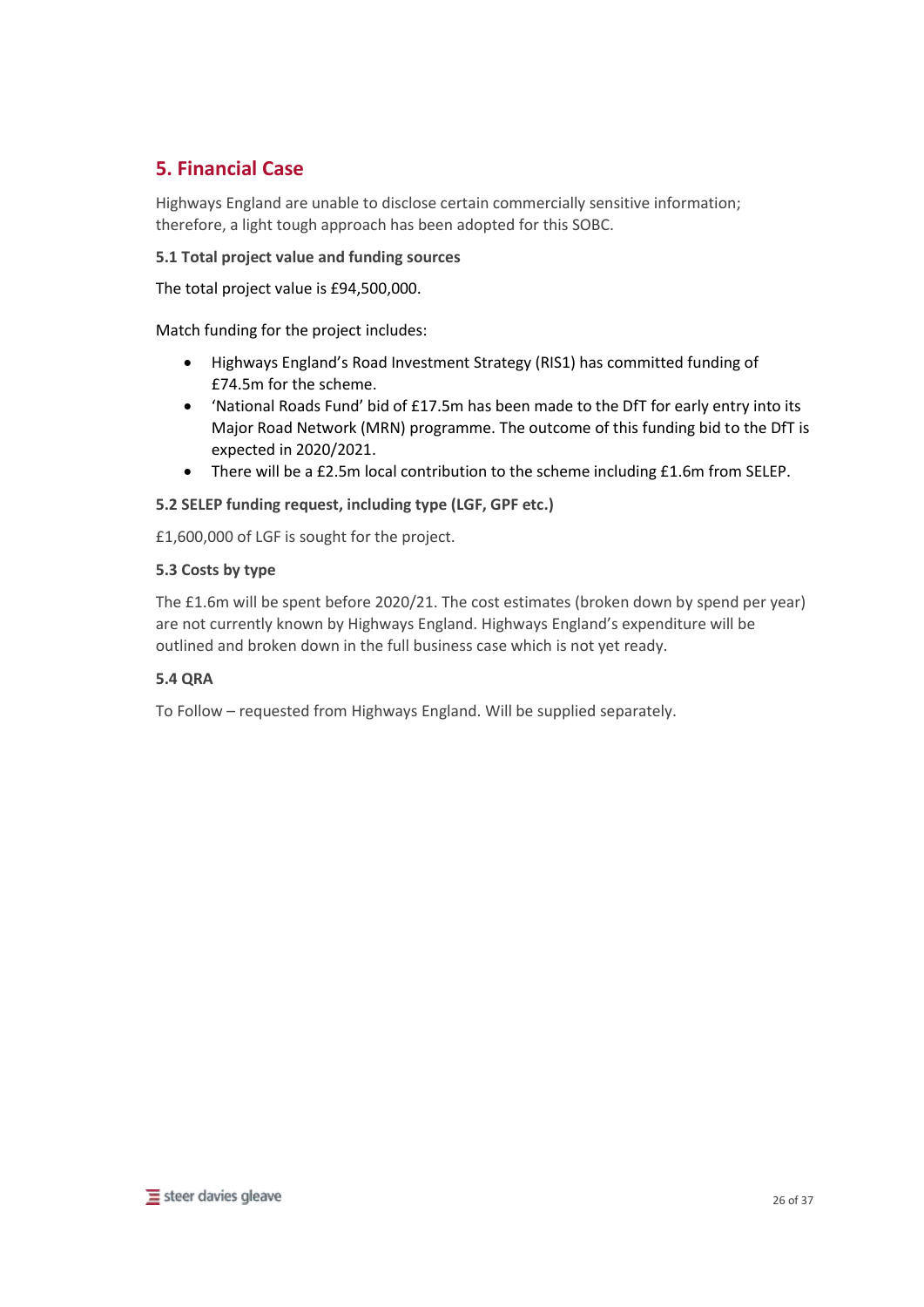# **5.5 Funding profile (capital and non-capital)**

This expenditure forecast, and funding profile is not yet known by Highways England as they have not finalised their full business case or decided within which years the monies will be spent. The LGF3B and Swale Borough Council contributions would be spent by 2020/21.

|                                     | <b>Expenditure Forecast</b> |               |               |               |               |               |               |               |
|-------------------------------------|-----------------------------|---------------|---------------|---------------|---------------|---------------|---------------|---------------|
| <b>Funding source</b>               | 17/18<br>£000               | 18/19<br>£000 | 19/20<br>£000 | 20/21<br>£000 | 21/22<br>£000 | 22/23<br>£000 | 23/24<br>£000 | 24/25<br>£000 |
| LGF                                 |                             |               |               | 1.6           |               |               |               |               |
| Local contribution                  |                             |               |               | 0.9           |               |               |               |               |
| DfT MRN funding                     |                             |               | ?             | ?             | ?             |               |               |               |
| HE RIS1 funding                     | ?                           | ?             | ?             | ?             | 5.            |               |               |               |
| <b>Total funding</b><br>requirement |                             |               |               |               | 94.5          |               |               |               |

# **5.6 Funding Commitment**

Highways England has committed £74.5m of Road Investment Strategy funding to the scheme, however the whole scheme cost is £94.5m meaning there is a funding gap of £20m. £17.5m has been sought from the National Roads Fund in a bid made earlier this year to the DfT for initial MRN scheme funding. The outcome of this funding bid to the DfT is expected late in 2020/2021. The remaining shortfall is sought from local contributions including £1.6m from SELEP.

# **5.7 Risk and Constraints**

The project is influenced by a number of uncertainties with risk impacting on the programme and potentially on the options being considered. The risks are managed internally within Highways England via monthly updates to the risk register.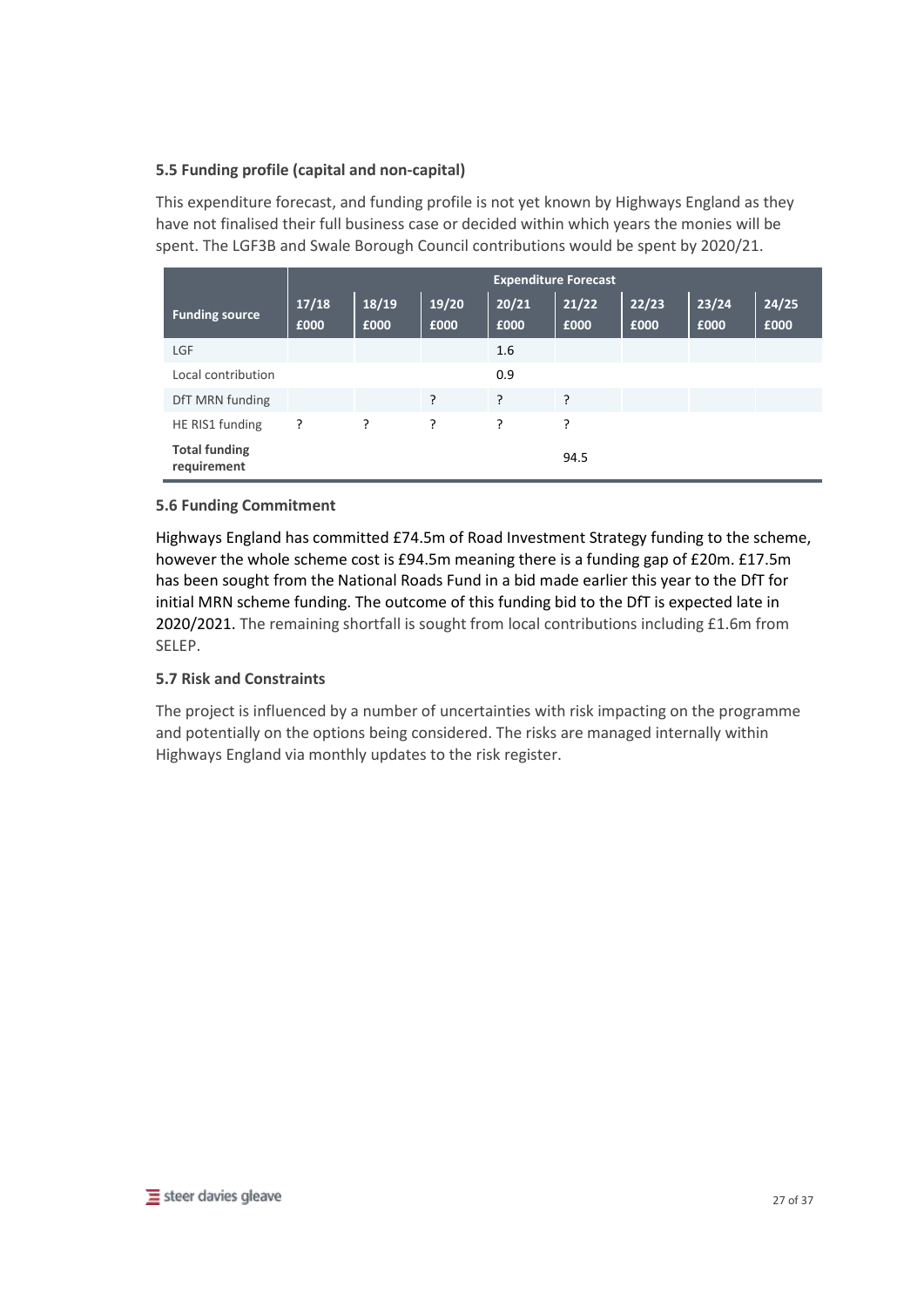# **6. Management Case**

Highways England are unable to disclose certain commercially sensitive information; therefore, a light tough approach has been adopted for this SOBC.

# **6.1 Governance**

Highways England's have their own governance procedures separate to KCC. However, KCC have set up a clear and robust structure to provide accountability and an effectual decisionmaking process for the management of the LEP funded schemes.

The table provides an outline of the overall governance structure implemented to manage the delivery of each scheme.

*KCC LGF Meeting Governance Diagram*

# **6.2 Approvals and Escalation Procedures**

The project is an integral part of the RIS programme, which comprises a portfolio of projects for the delivery of Highways England, more specially, the Regional Investment Programme South team. On a project level, the following structure is in place;

*Organisation Structure at Highways England*

# **6.3 Contract Management**

This will be undertaken between Highways England and their selected contractors.

# **6.4 Key Stakeholders**

A Communication Plan has been developed setting out the approach to engagement and communication with stakeholders. The plan describes the communication objectives, the key messages the stakeholders need to know about the scheme and the channels in which to convey messages to stakeholders. A Communications Planner is also included detailing the activities which have taken place with statutory and non-statutory stakeholders during this stage.

The key stakeholder groups of the project include the individuals that comprise the:

• Project team and the significant engineering discipline areas responsible for, for example, the design and commercial aspects of the work. The individuals will obviously change as the project progresses through each Stage.

• Highways England technical support groups and senior decision-making individuals and bodies. A number of these groups and bodies will provide services and governance at programme level and therefore will be advising a number of projects.

• Client teams, including most importantly the Department for Transport representatives, but also other Client groups and Section 278 groups that might be providing partial finance.

• External stakeholders, including the road users, transport interest groups and the supply chain to the project itself.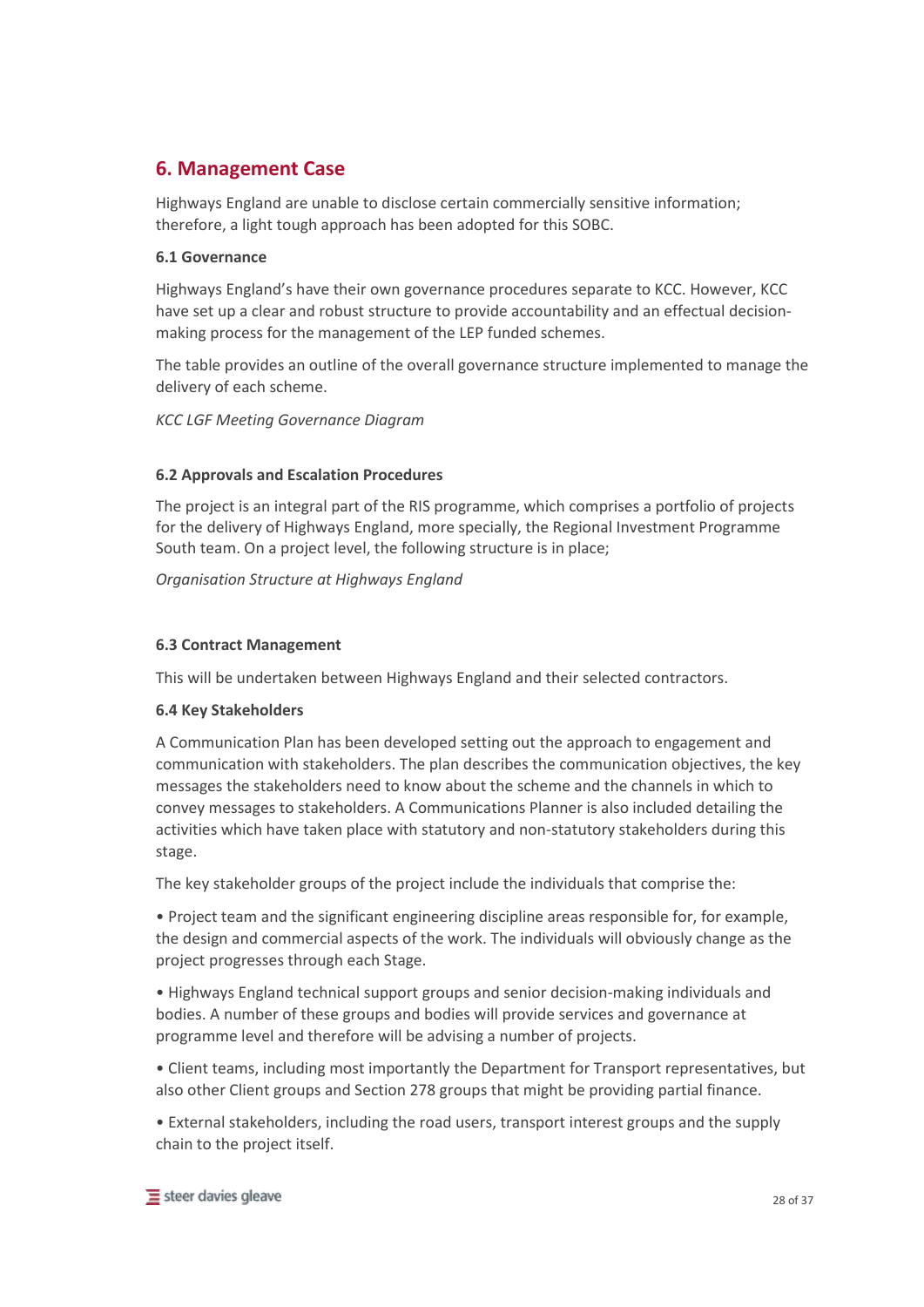• Local government, environmental bodies, neighbouring interest groups and public affected by the scheme.

Initial engagement with key stakeholders that could influence or have a strong interest in the scheme was undertaken in advance of the non-statutory consultation planned for Stage 2 in late 2017. The aim of this initial engagement was to introduce the scheme and obtain the views of key stakeholders on the key issues and the emerging concepts. Stakeholders engaged during Stage 1 and 2 included: Highways England; Connect Plus Services; local authorities; statutory environmental bodies and any other relevant local key stakeholders.

Non-statutory consultation on options identified during Stage 1 took place in winter 2017 as part of Stage 2, through a series of stakeholder meetings; public consultation events and digital and print media campaigns.

During stage 2, a non-statutory public consultation was undertaken September-October 2017, including a questionnaire and public consultation exhibitions. The vast majority of respondents (94%) supported the need for an improvement scheme at the M2 Junction 5/A249 Stockbury Roundabout Junction. One option, Option 12a, was presented to the public. This was unsupported by the public, local authorities and a local MP, who expressed issues with the use of traffic lights. As a result, Option 4 which incorporates a flyover option was revisited. This was supported strongly by the public.

A revised version of Option 4, referred to as Option 4H1, was developed to reduce costs, whilst minimising any reduction in the benefits. Option 4H1 reduces land take, meets stakeholders' expectations, delivers twice the safety benefits of Option 12a and will ensure there are no traffic signals on the A249 mainline.

During Stage 3, the preferred route of Option 4H1 was announced. Engagement was completed with statutory stakeholders, environmental bodies, landowners, and other Tier 1, 2 and 3 stakeholders. It was determined that no statutory or public consultations were required under HA1980 procedures in PCF Stage 3. It was decided that the scheme had little objection at the time so there was no need for public information events or engagement with wider stakeholders.

# **6.5 Equality Impact**

An Equalities Impact Assessment has yet to be undertaken for this scheme, however one will be produced to support the scheme design. The EQIA is a key document when developing the scheme design. To inform the EQIA a further public engagement exercise will be undertaken as this specific scheme design develops in more detail including relevant consultation with local access groups.

#### **6.6 Risk Management Strategy**

During the development and assessment of the project options, a number of potential issues and constraints have been highlighted.

• Current delivery commitment is expected to be at the same time as many schemes nationally putting pressure on resourcing and supply chain.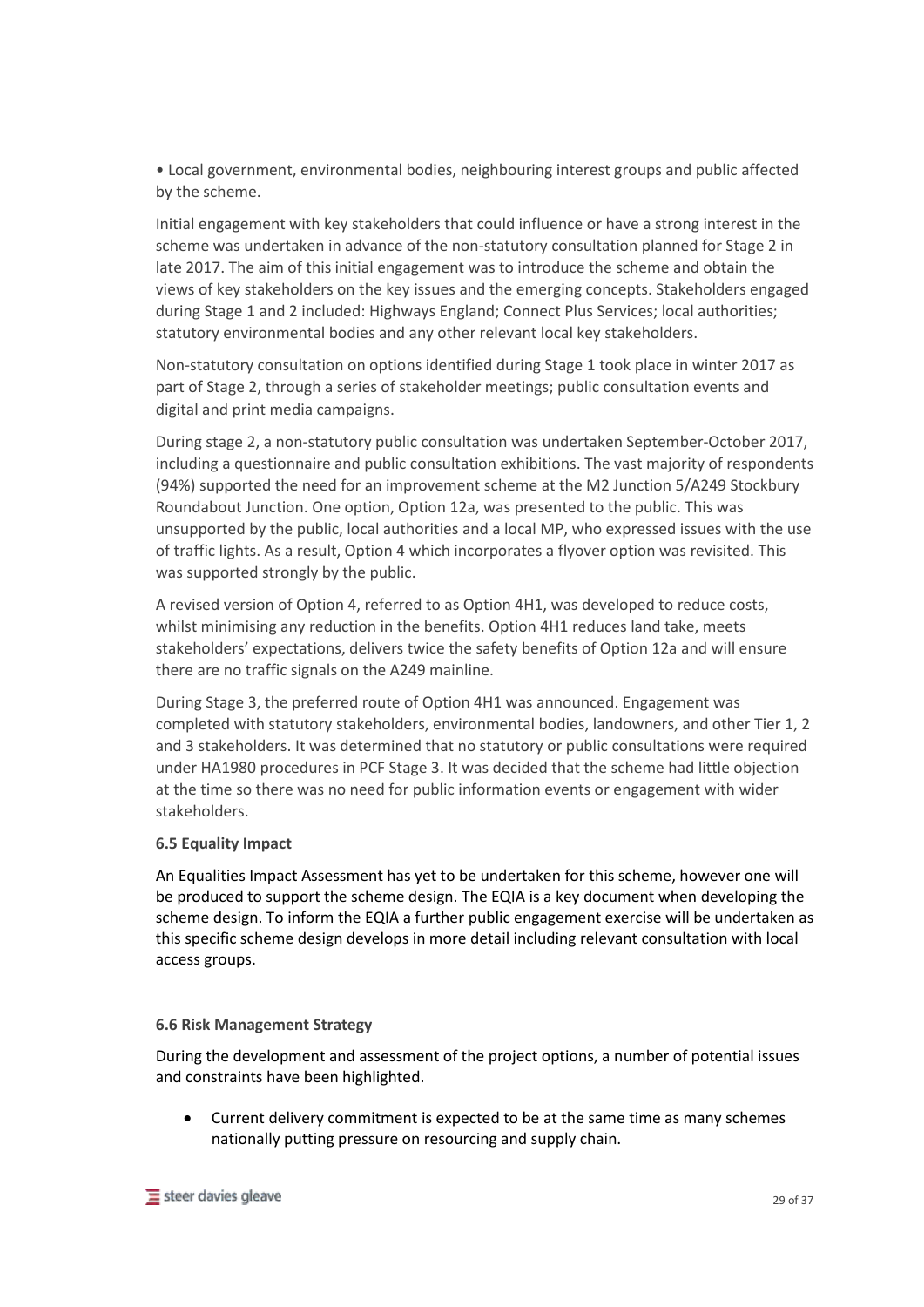- There are several environmental constraints including the scheme being within the Kent Downs Area of Natural Beauty (AONB) and ancient woodland; as well as potential cultural heritage concerns.
- Another key constraint is that the options being developed to meeting the current estimated funding to the scheme may not meet all stakeholder expectations.

The project is influenced by a number of uncertainties with risk impacting on the programme and potentially on the options being considered. The risks are managed via monthly updates to the risk register and will be considered and dealt with during the subsequent scheme development stages. Reference should be made to the latest Xactium risk register for the most up to date Project Risk register.

The quantification of the risks was made with the latest commercial cost estimates. The risk budgets are forecasted accordingly in the reporting systems while issues are raised during the monthly management.

In essence the risk is identified using historic evidence, brainstorming, using working groups, monthly risk register updates and risk workshops. For each risk a clear understanding of Cause, Event and Impact is required before an assessment can be made regarding the rating levels of probability and impact can be assigned.

A more detailed explanation on the approach to the risk management is done via the Risk Management Plan, which is prepared at the beginning of each stage.

#### **Work Programme**

Reference can be made to Table 1-2 which outlines the stages of the proposed project. A full programme will be developed as part of Highways England's business case.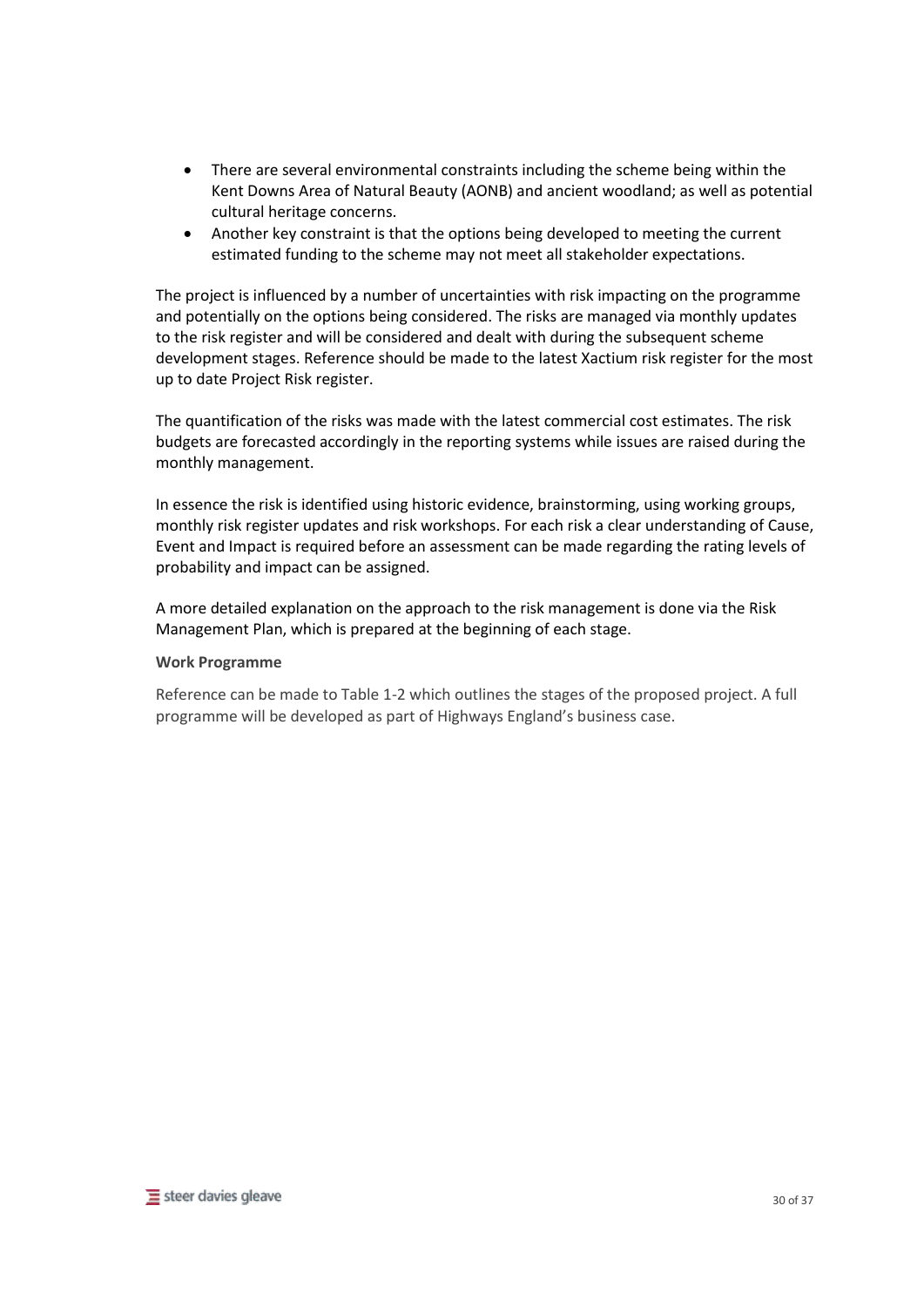## **6.7 Previous Project Experience**

Highways England have extensive experience in managing large road infrastructure projects in Kent and nationally. Current examples in Kent include M20 Junction 10a, (also partly funded by Local Growth Fund), M20 J3-5 Smart Motorway and A2 Bean and Ebbsfleet junctions.

#### **6.8 Monitoring and Evaluation**

Highways England are unable to disclose certain commercially sensitive information; therefore, a light tough approach has been adopted for this business case.

However, at this stage it is not deemed necessary to outline a full methodology but to suggest a standard advisory series of monitoring and evaluation task. The following tasks will commence after implementation of the scheme in question.

Highways England are committed to monitoring, evaluating and reporting the scheme postopening. Data surveys undertaken before the scheme will be repeated. In addition, preopening data for accidents is available and can also be repeated post-opening.

It is important for a congestion relief scheme to compare traffic flows so that the changes in delay are put into context.

The acceptability will be judged on the predictions supporting the economic case and on delivering the scheme objectives.

#### **6.9 Benefits Realisation Plan**

Highways England are unable to provide this information.

The scheduled construction start date is January 2021 and completion date of January 2023. Whilst the scheme will not be completed by March 2021, funding commitments of the scheme will allow Grampian Conditions to be lifted and allow the delivery of 2,271 dwellings to be brought forward between 2020 and 2023.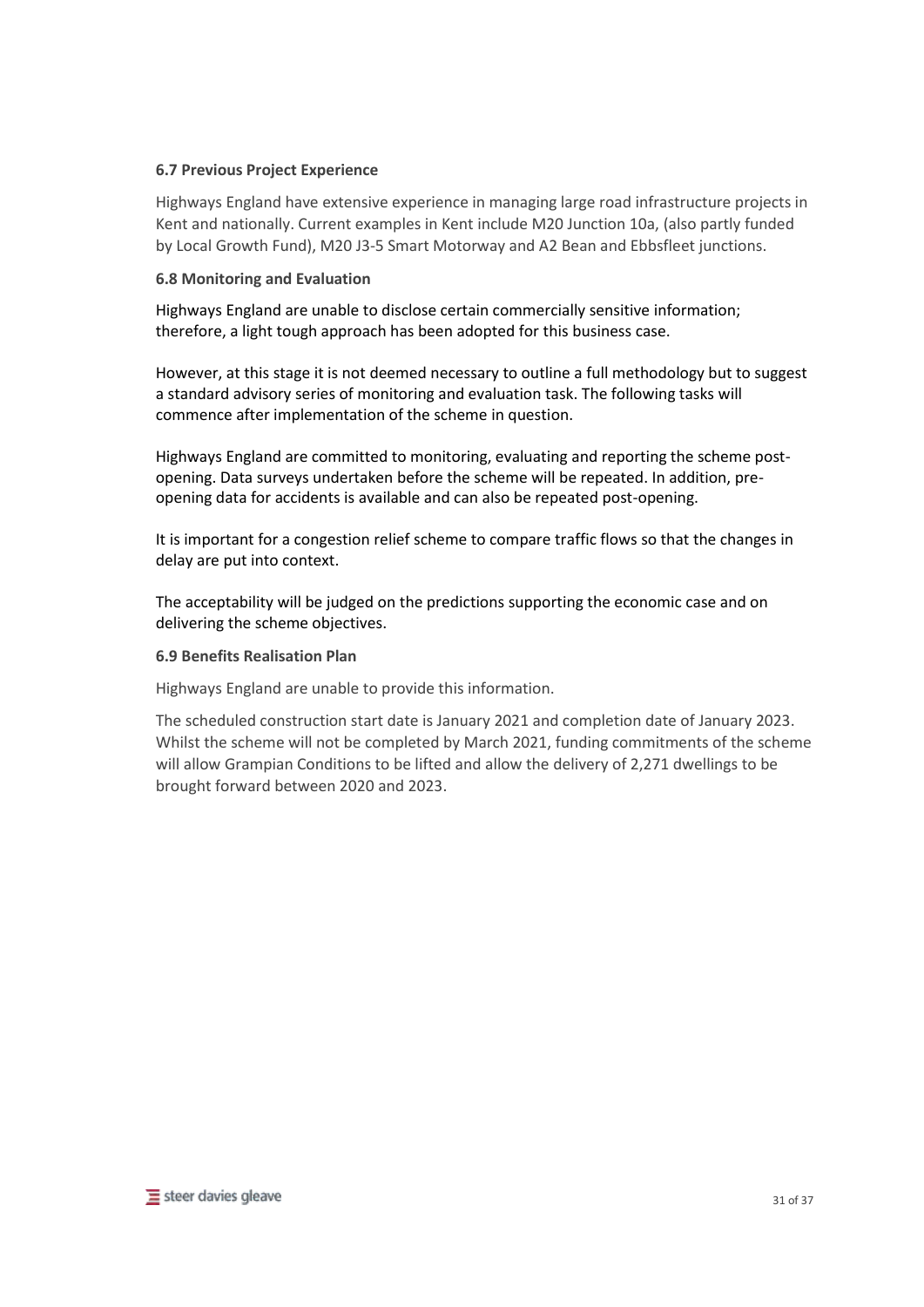# **7. Declarations**

**Has any director/partner ever been disqualified from being a company director under the Company Directors Disqualification Act (1986) or ever been the proprietor, partner or director of a business that has been subject to an investigation (completed, current or pending) undertaken under the Companies, Financial Services or Banking Acts?** 

No

**Has any director/partner ever been bankrupt or subject to an arrangement with creditors or ever been the proprietor, partner or director of a business subject to any formal insolvency procedure such as receivership, liquidation, or administration, or subject to an arrangement with its creditors**

No

**Has any director/partner ever been the proprietor, partner or director of a business that has been requested to repay a grant under any government scheme?**

No

**I am content for information supplied here to be stored electronically and shared in confidence with other public sector bodies, who may be involved in considering the business case.**

**I understand that if I give information that is incorrect or incomplete, funding may be withheld or reclaimed and action taken against me. I declare that the information I have given on this form is correct and complete. I also declare that, except as otherwise stated on this form, I have not started the project which forms the basis of this application and no expenditure has been committed or defrayed on it. I understand that any offer may be publicised by means of a press release giving brief details of the project and the grant amount.**

*Signature of Applicant*

*Print Full Name*

*Designation*

*Date*

 $\equiv$  steer davies gleave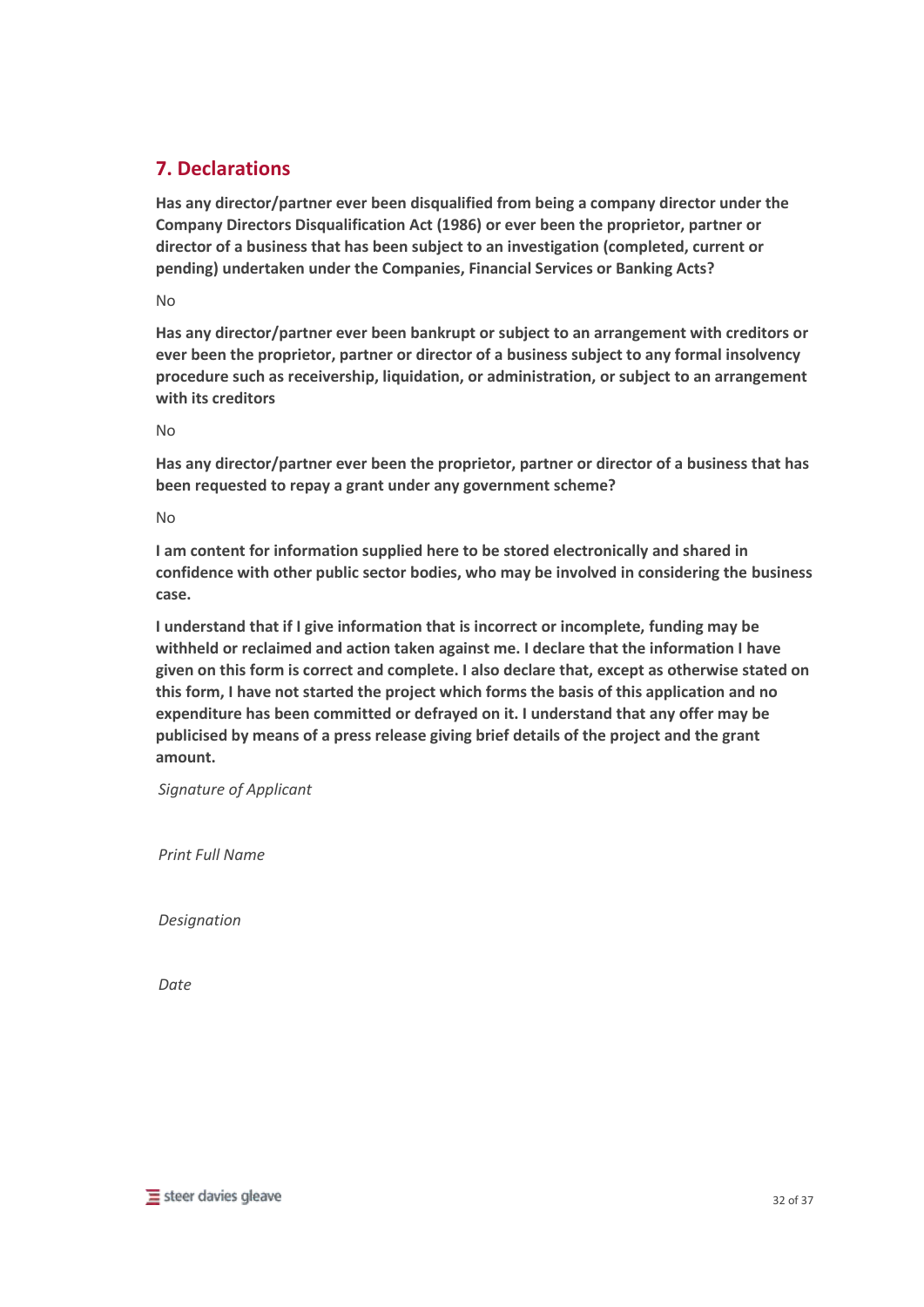# **Appendix A - Funding Commitment**

**Draft S151 Officer Letter to support Business Case submission**

#### Dear Colleague

In submitting this project Business Case, I confirm on behalf of *[Insert name of County or Unitary Authority]* that:

- The information presented in this Business Case is accurate and correct as at the time of writing.
- The funding has been identified to deliver the project and project benefits, as specified within the Business Case. Where sufficient funding has not been identified to deliver the project, this risk has been identified within the Business Case and brought to the attention of the SELEP Secretariat through the SELEP quarterly reporting process.
- The risk assessment included in the project Business Case identifies all substantial project risks known at the time of Business Case submission.
- The delivery body has considered the public-sector equality duty and has had regard to the requirements under s.149 of the Equality Act 2010 throughout their decision-making process. This should include the development of an Equality Impact Assessment which will remain as a live document through the projects development and delivery stages.
- The delivery body has access to the skills, expertise and resource to support the delivery of the project
- Adequate revenue budget has been or will be allocated to support the post scheme completion monitoring and benefit realisation reporting
- The project will be delivered under the conditions in the signed LGF Service Level Agreement with the SELEP Accountable Body.

I note that the Business Case will be made available on the SELEP website one month in advance of the funding decision being taken, subject to the removal of those parts of the Business Case which are commercially sensitive and confidential as agreed with the SELEP Accountable Body.

| Yours Sincerely, |
|------------------|
|                  |
|                  |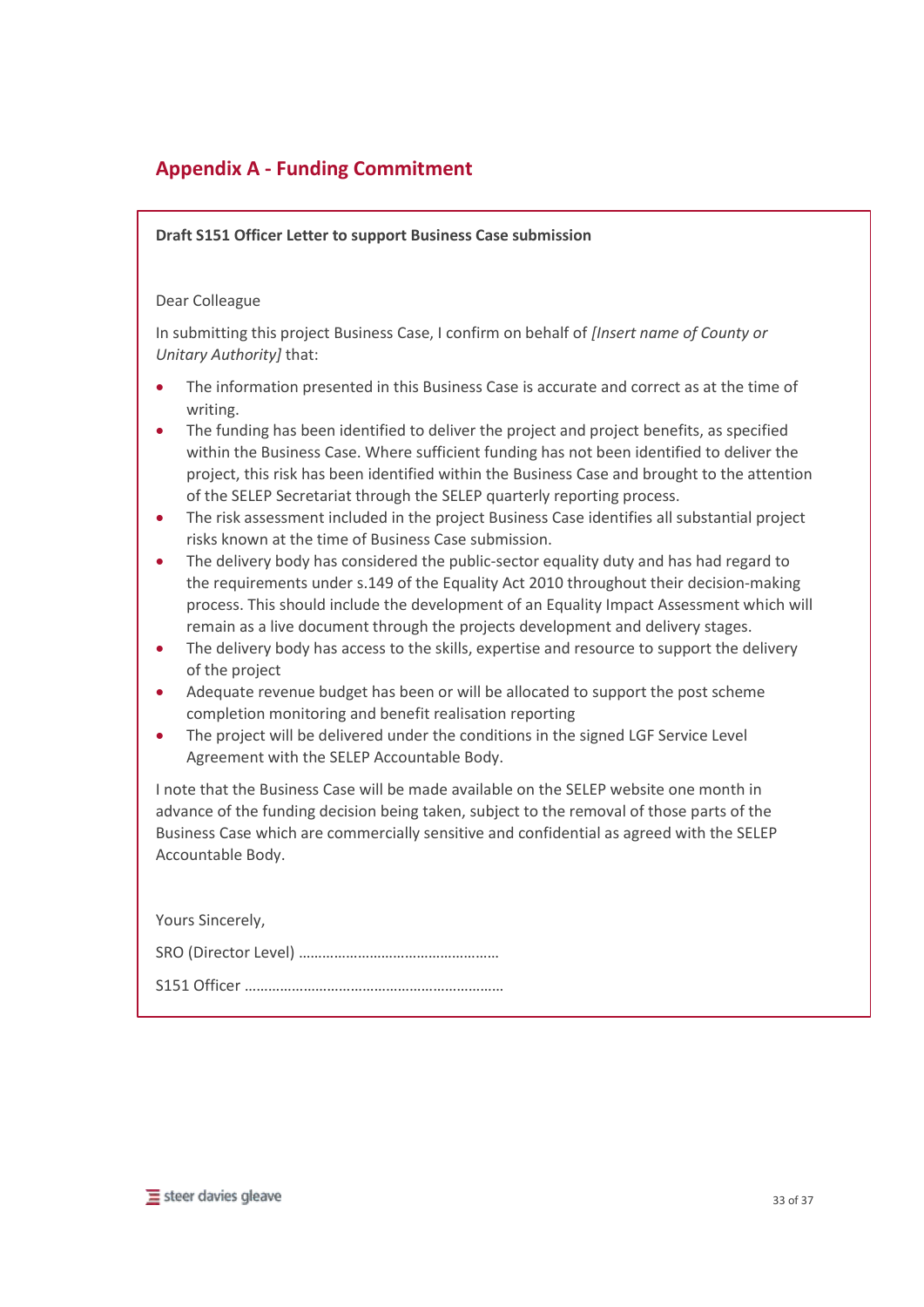# **Appendix B - Risk Management Strategy**

Highways England to provide…

| <b>Description of</b><br><b>Risk</b> | Impact of<br><b>Risk</b> | <b>Risk</b><br>Owner | <b>Risk</b><br>Manager | Likelihood of<br>occurrence (Very<br>Low/Low/Med/<br>High/Very High)<br>$(1/2/3/4/5)$ * | <b>Impact (Very</b><br>Low/ Low/ Med/<br>High/Very High)<br>$(1/2/3/4/5)$ ** | <b>Risk Rating</b>                                       | <b>Risk</b><br><b>Mitigation</b> | <b>Residual</b><br>Likelihood/Impact<br><b>Scores</b> |
|--------------------------------------|--------------------------|----------------------|------------------------|-----------------------------------------------------------------------------------------|------------------------------------------------------------------------------|----------------------------------------------------------|----------------------------------|-------------------------------------------------------|
|                                      |                          |                      |                        | [e.g. Medium 3]                                                                         | [e.g. Very Low 1]                                                            | [Likelihood of<br>occurrence<br>multiplied by<br>Impact] |                                  |                                                       |
|                                      |                          |                      |                        |                                                                                         |                                                                              |                                                          |                                  |                                                       |
|                                      |                          |                      |                        |                                                                                         |                                                                              |                                                          |                                  |                                                       |

\* Likelihood of occurrence scale: Very Low (1) more than 1 chance in 1000; Low (2) more than 1 chance in 100; Medium (3) more than 1 chance in 50; High (4) more than 1 chance in 25; Very High (5) more than 1 chance in 10.

\*\* Impact scale: Very Low (1) likely that impact could be resolved within 2 days; Low (2) potential for a few days' delay; Medium (3) potential for significant delay; High (4) potential for many weeks' delay; Very High (5) potential for many months' delay.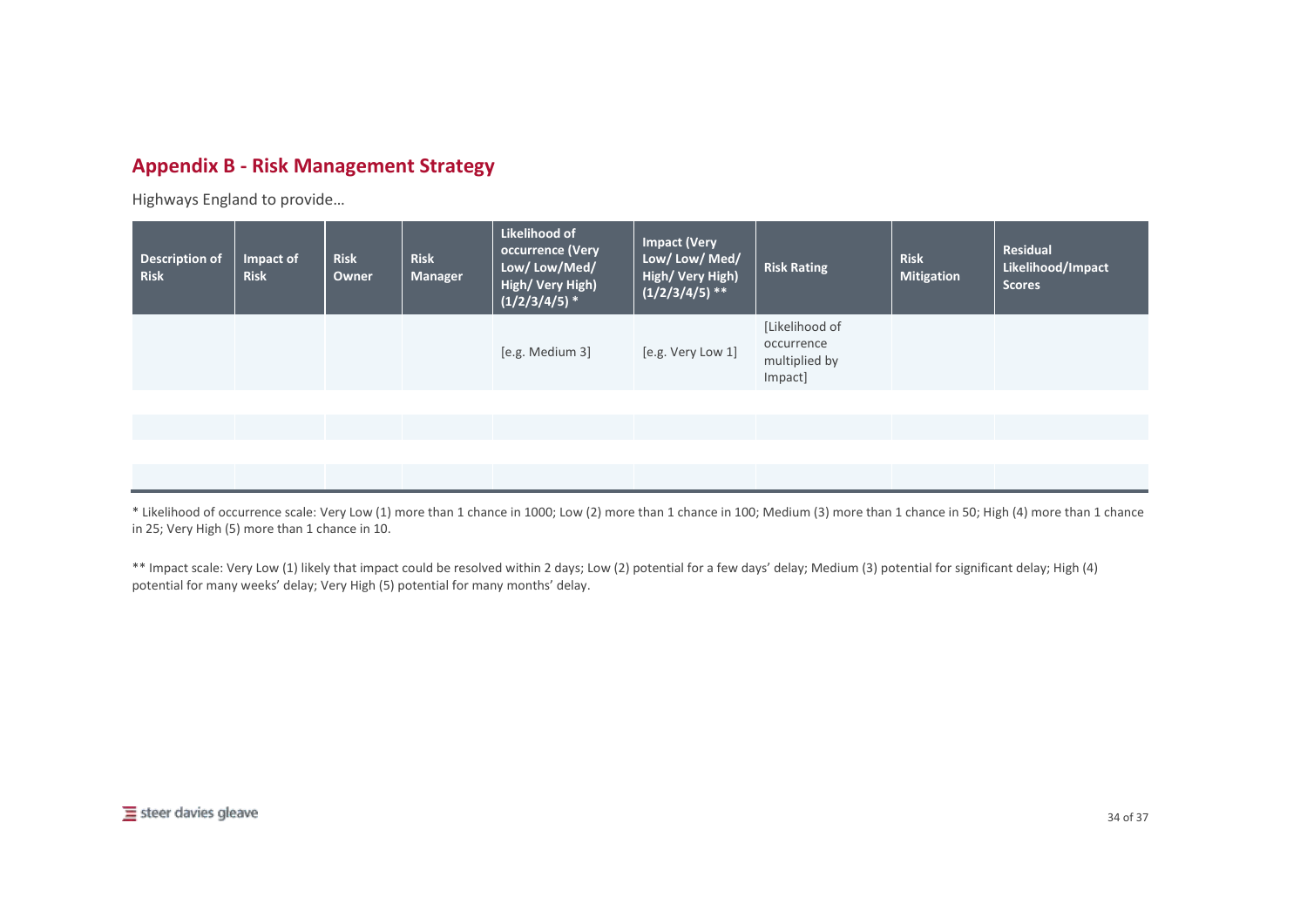| <b>Appendix C - Gantt Chart</b> |  |  |  |
|---------------------------------|--|--|--|
|---------------------------------|--|--|--|

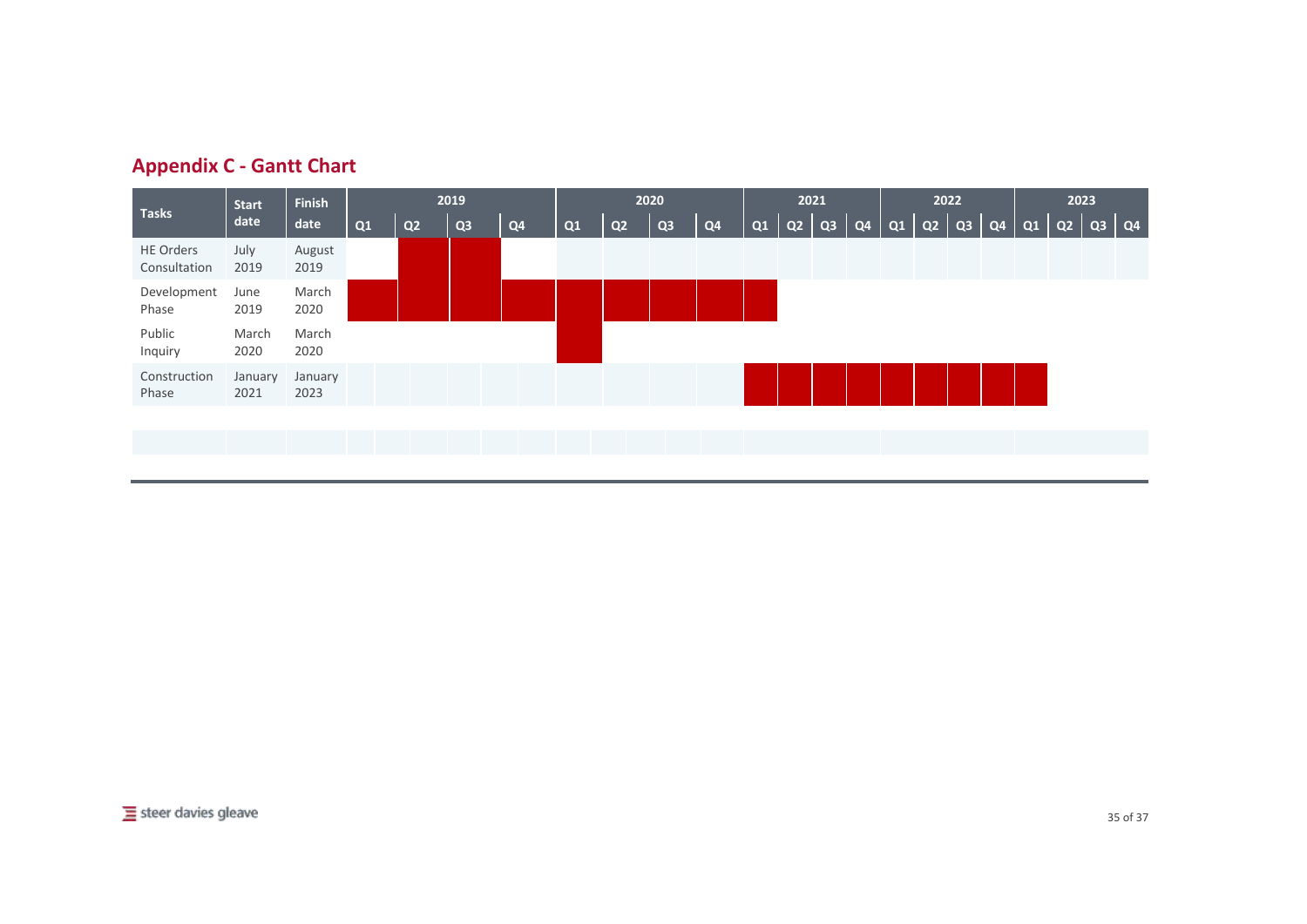| Category                             | <b>Key Performance Indicators</b>                                                                                                   | <b>Description</b> |
|--------------------------------------|-------------------------------------------------------------------------------------------------------------------------------------|--------------------|
|                                      | Jobs connected to intervention (permanent,<br>paid FTE)                                                                             |                    |
|                                      | Commercial floorspace planned - please state<br>sqm and class                                                                       |                    |
| High-level<br>outcomes               | Commercial floorspace constructed to date -<br>please state sqm and class                                                           |                    |
|                                      | Housing unit starts (forecast over lifetime)                                                                                        |                    |
|                                      | Housing unit starts (to date)                                                                                                       |                    |
|                                      | Housing units completed (forecast over lifetime)                                                                                    |                    |
|                                      | Housing units completed (to date)                                                                                                   |                    |
|                                      | Total planned length of resurfaced roads (km)                                                                                       |                    |
|                                      | Total completed length of resurfaced roads (km)                                                                                     |                    |
|                                      | Total planned length of newly built roads (km)                                                                                      |                    |
| Transport<br>(outputs)               | Total completed length of newly built roads<br>(km)                                                                                 |                    |
|                                      | Total planned length of new cycle ways (km)                                                                                         |                    |
|                                      | Total completed length of new cycle ways (km)                                                                                       |                    |
|                                      | Type of service improvement                                                                                                         |                    |
|                                      | Anticipated area of site reclaimed,<br>(re)developed or assembled (ha)                                                              |                    |
|                                      | Actual area of site reclaimed, (re)developed or<br>assembled (ha)                                                                   |                    |
|                                      | Length of cabling/piping planned (km) - Please<br>state if electricity, water, sewage, gas,<br>telephone or fibre optic             |                    |
|                                      | Length of cabling/piping completed (km) -<br>Please state if electricity, water, sewage, gas,<br>telephone or fibre optic           |                    |
| Land, Property                       | Anticipated area of land experiencing a<br>reduction in flooding likelihood (ha)                                                    |                    |
| and Flood<br>Protection<br>(outputs) | Actual area of land experiencing a reduction in<br>flooding likelihood (ha)                                                         |                    |
|                                      | Follow-on investment at site (£m) - Please state<br>whether Local Authority, Other Public Sector,<br>Private Sector or Third Sector |                    |
|                                      | Anticipated commercial floorspace refurbished -<br>please state sqm and class                                                       |                    |
|                                      | Actual commercial floorspace refurbished -<br>please state sqm and class                                                            |                    |
|                                      | Anticipated commercial floorspace occupied -<br>please state sqm and class                                                          |                    |
|                                      | Actual commercial floorspace occupied - please<br>state sqm and class                                                               |                    |

# **Appendix D – Monitoring and Evaluation Metrics**